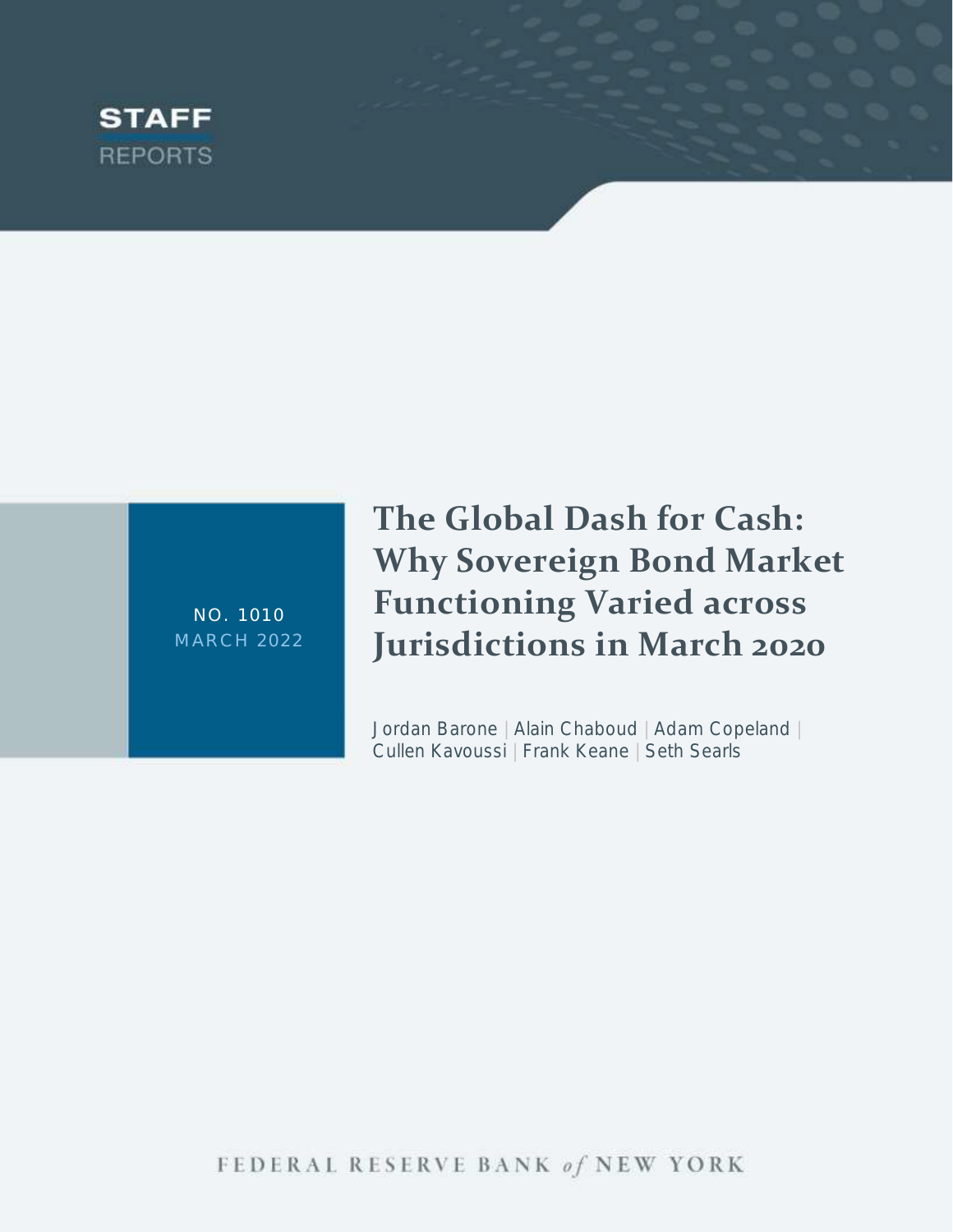**The Global Dash for Cash: Why Sovereign Bond Market Functioning Varied across Jurisdictions in March 2020** Jordan Barone, Alain Chaboud, Adam Copeland, Cullen Kavoussi, Frank Keane, and Seth Searls *Federal Reserve Bank of New York Staff Reports*, no. 1010 March 2022 JEL classification: G01, G12, E44, H63

#### **Abstract**

As the economic disruptions associated with the COVID-19 pandemic increased in March 2020, there was a global dash-for-cash by investors. This selling pressure occurred across advanced sovereign bond markets and caused a deterioration in market functioning, leading to central bank interventions. We show that these market disruptions occurred disproportionately in the U.S. Treasury market and were due to investors' selling pressures being far more pronounced and broad-based. Furthermore, we assess differences in key drivers of the market disruptions across sovereign bond markets, based on an analysis of the data as well as structured outreach to a range of market participants.

Key words: sovereign bond markets, financial crisis, COVID-19

\_\_\_\_\_\_\_\_\_\_\_\_\_\_\_\_\_

Barone, Copeland, Kavoussi, Keane, Searls: Federal Reserve Bank of New York (emails: jordan.barone@ny.frb.org, adam.copeland@ny.frb.org, cullen.kavoussi@ny.frb.org, frank.keane@ny.frb.org, seth.searls@ny.frb.org). Chaboud: Federal Reserve Board (email: alain.p.chaboud@frb.gov). The authors thank Michael Fleming and Lorie Logan for comments and suggestions.

This paper presents preliminary findings and is being distributed to economists and other interested readers solely to stimulate discussion and elicit comments. The views expressed in this paper are those of the author(s) and do not necessarily reflect the position of the Federal Reserve Bank of New York, the Board of Governors of the Federal Reserve System, or the Federal Reserve System. Any errors or omissions are the responsibility of the author(s).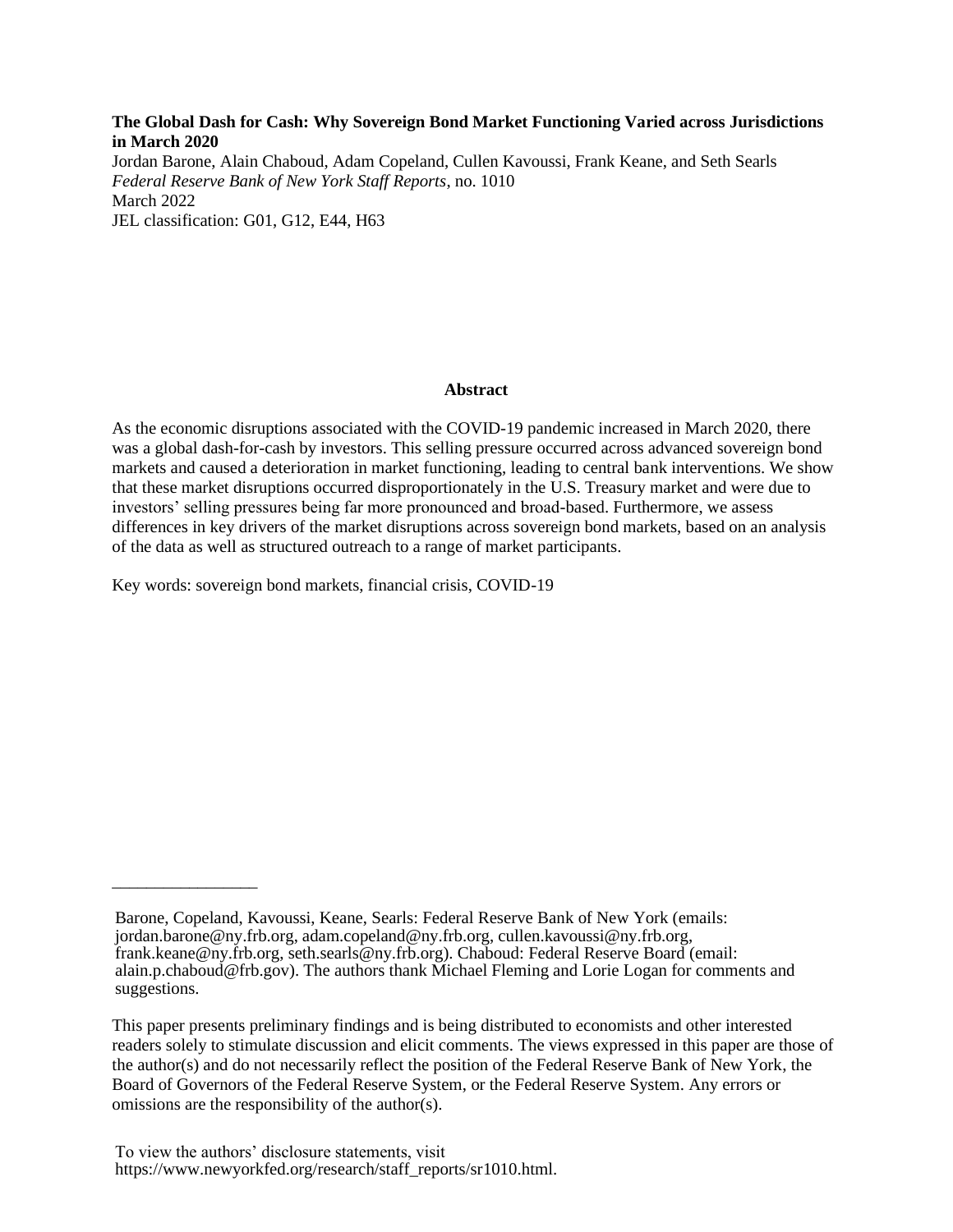In the early months of 2020, at the onset of the COVID-19 pandemic, heightened economic and market uncertainty led to a flight-to-quality as investors shifted their portfolios towards safe, sovereign bonds. As the shock intensified in the second week of March 2020, however, this flight-to-quality became a global dash-for-cash, as investors sought to sell sovereign bonds to meet redemptions and margin calls and to build cash buffers.<sup>2</sup> These actions occurred across advanced economy sovereign bond markets, causing bond yields to spike and market functioning to deteriorate broadly and sharply, and prompting central banks to intervene via asset purchases to restore market functioning.<sup>3</sup>

This dash-for-cash occurred across advanced economy (AE) sovereign bond markets, though a range of metrics demonstrate that the March 2020 market disruptions occurred disproportionately in the U.S. Treasury market. To better understand this result, we assess differences in key drivers of the market disruptions across sovereign bond markets, based on an analysis of the data as well as structured outreach to a range of market participants.

The first driver we consider is the depth and breadth of selling pressures across sovereign bond markets. The second driver is the difference in the buildup of leverage by investors leading up to the March 2020 shock. The third and final driver is the differences in market microstructure across sovereign bond markets, including market-maker obligations, the prevalence of central clearing, and reliance on electronic or voice trading platforms.

We find that a main driver of the disproportionate disruptions to the Treasury market is that selling pressures were far more pronounced and broad-based in U.S. Treasuries than in other sovereign bond markets, reflecting the U.S. dollar's role as the dominant global investment and funding currency. Differences in leverage dynamics also played a major role in explaining why the Treasury market faced larger disruptions to market functioning. Stronger pre-pandemic Treasury issuance, as well as supportive financing conditions and other factors, helped pave the way for a heavier build-up of leverage in the Treasury market than in other sovereign bond markets. As a result, the COVID-19 shock catalyzed more de-leveraging, and hence higher selling pressure, in the Treasury market. Finally, despite a number of differences in the market microstructure across sovereign bond markets, we conclude these differences were not primary drivers of the disproportionate disruptions to the Treasury market in March 2020.

Although not the focus of this article, we note that in response to the global dash for cash, a number of central banks intervened in their respective sovereign bond markets by conducting asset purchases. In line with our results that disruptions to the Treasury market were more severe relative to other sovereign bond markets, the Federal Reserve's response was larger and more front-loaded relative to

<sup>&</sup>lt;sup>2</sup> Fleming, Liu, Podjasek, and Schurmeier (2021) provides an analysis of this shift from flight-to-quality towards a demand for larger cash buffers in the U.S.

<sup>&</sup>lt;sup>3</sup> A burst of recent work has focused on analyzing Treasury market conditions during the COVID-19 shock, including Duffie (2020), Fleming and Ruele (2020), and Schrimpf, Shin and Sushko (2020). Further, Haddad, Moreira, and Muir (2020), and Kargar et al (2020) focus on how the COVID-19 shock effected the U.S. corporate bond market.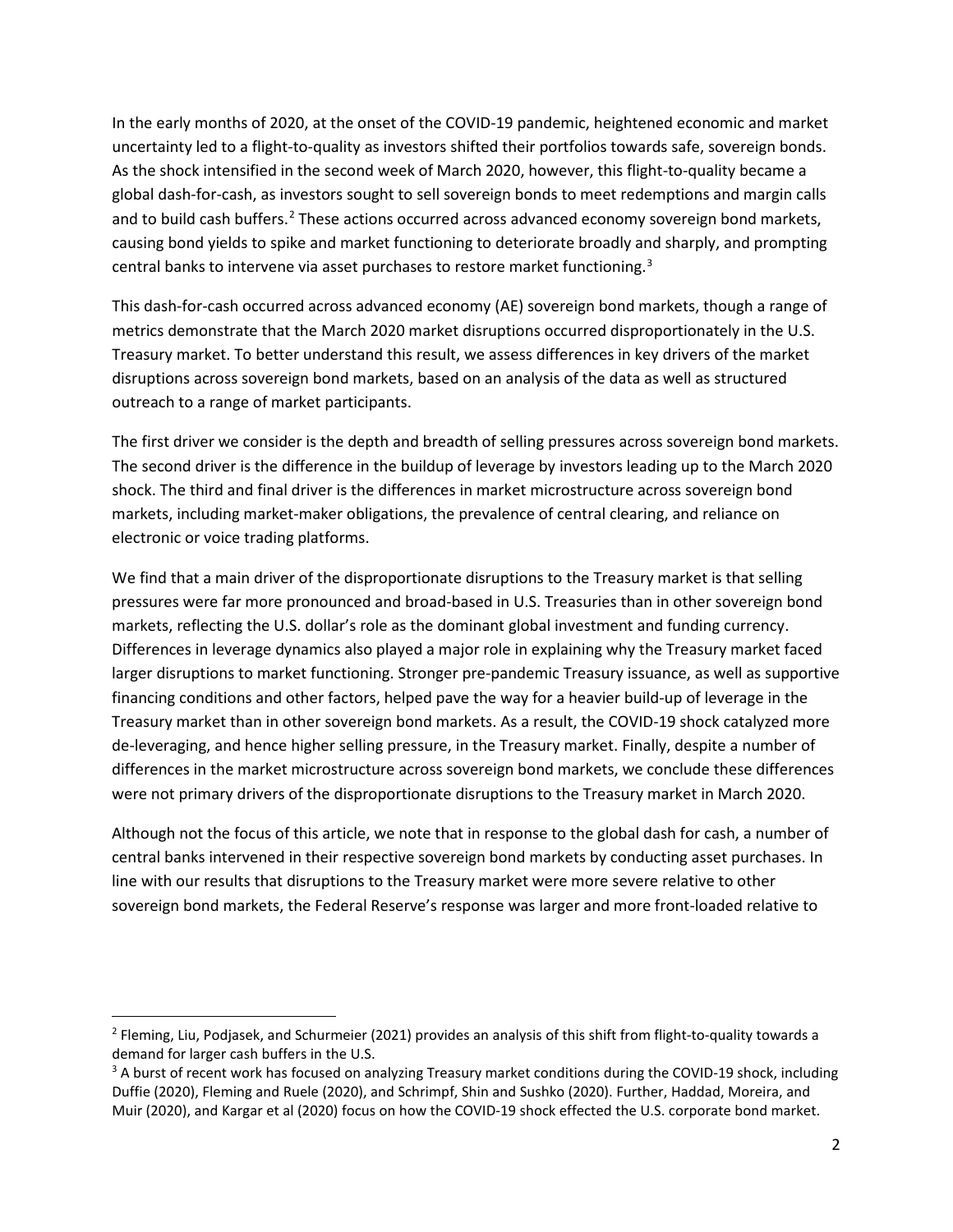other central bank counterparties, such as the European Central Bank, the Bank of England, and the Bank of Japan (see Figure A1 in the Appendix).<sup>4</sup>

For a historical comparison, periods of heightened market volatility and uncertainty during the global financial crisis of 2007-08 (GFC) were also accompanied by short periods of rising Treasury yields and sharp strains in Treasury market functioning. However, Treasury selling pressures were not as strong during the GFC relative to the COVID-19 March 2020 event, likely reflecting concerns over bank creditworthiness during the GFC, which favored a shift by investors from bank deposits to Treasuries. Furthermore, the composition of Treasury investors in 2008-9 was different relative to 2020, with significantly lower participation from leveraged investors and open-ended mutual funds.

The COVID-19 March 2020 event was also quite different from the disruptions in U.S. financial markets observed in September 2019.<sup>5</sup> Rather than a global dash-for-cash, the adverse events of September 2019 were related to the low level of U.S. aggregate reserves (see, for example, Logan (2020a) and Copeland, Duffie, and Yang (2021)).

The rest of the article is organized as follows. The first section offers perspective on the performance of various measures of market functioning across jurisdictions during the shock. The second section explores drivers for the apparent outsized reaction in U.S. Treasury markets vis-a-vis foreign sovereign markets, including differences in: (1) the breadth and depth of selling pressures; (2) the expansion of sovereign supply and build-up of leverage; and (3) features of market microstructures.

## **Section 1: Dislocations were Generally More Pronounced in U.S. Treasuries than in Foreign Markets**

At the start of the COVID-19 pandemic in late-February 2020, investors digested the economic repercussions of the spread of the virus and impending lock-down measures, and as is typical during periods of heightened economic uncertainty, began to demand higher-quality, safe assets. This behavior resulted in investors shifting their portfolios towards sovereign bonds, and the resulting buying pressure drove sovereign yields to broadly decline. As the crisis intensified in March 2020, however, investors' demand for cash surged, leading to selling pressure on sovereign bonds and so increases in yields. This down-and-up pattern in yields is illustrated for 10-year U.S., German, U.K., and Japanese bonds in Figure 1.6

<sup>4</sup> Logan (2020b), Clarida, Duygan-Bump, and Scotti (2021), Fleming, Liu, Podjasek, and Schurmeier (2021), and Vissing-Jorgensen (2021) detail the Federal Reserve's actions in the Treasury market in response to the COVID-19 shock. Hutchinson and Mee (2022) and Hernandez de Cos (2021) describe the European Central Bank's response to the COVID-19 shock, Kuroda (2020) details the Bank of Japan's response and Tenreyro (2021) compares the Bank of England and Federal Reserve's responses to the COVID-19 shock.

<sup>&</sup>lt;sup>5</sup> For details on the September 2019 disruption, see Afonso et al (2021).

 $6$  In comparison to the other sovereign bond yields, overall declines in U.S. Treasury yields were larger in magnitude and sustained throughout the months after March 2020. This contrast largely reflected growing expectations at that time for the FOMC to reduce the Fed funds target range in response to the economic slowdown. Central banks in other jurisdictions were viewed as having comparably less room to lower respective policy rates.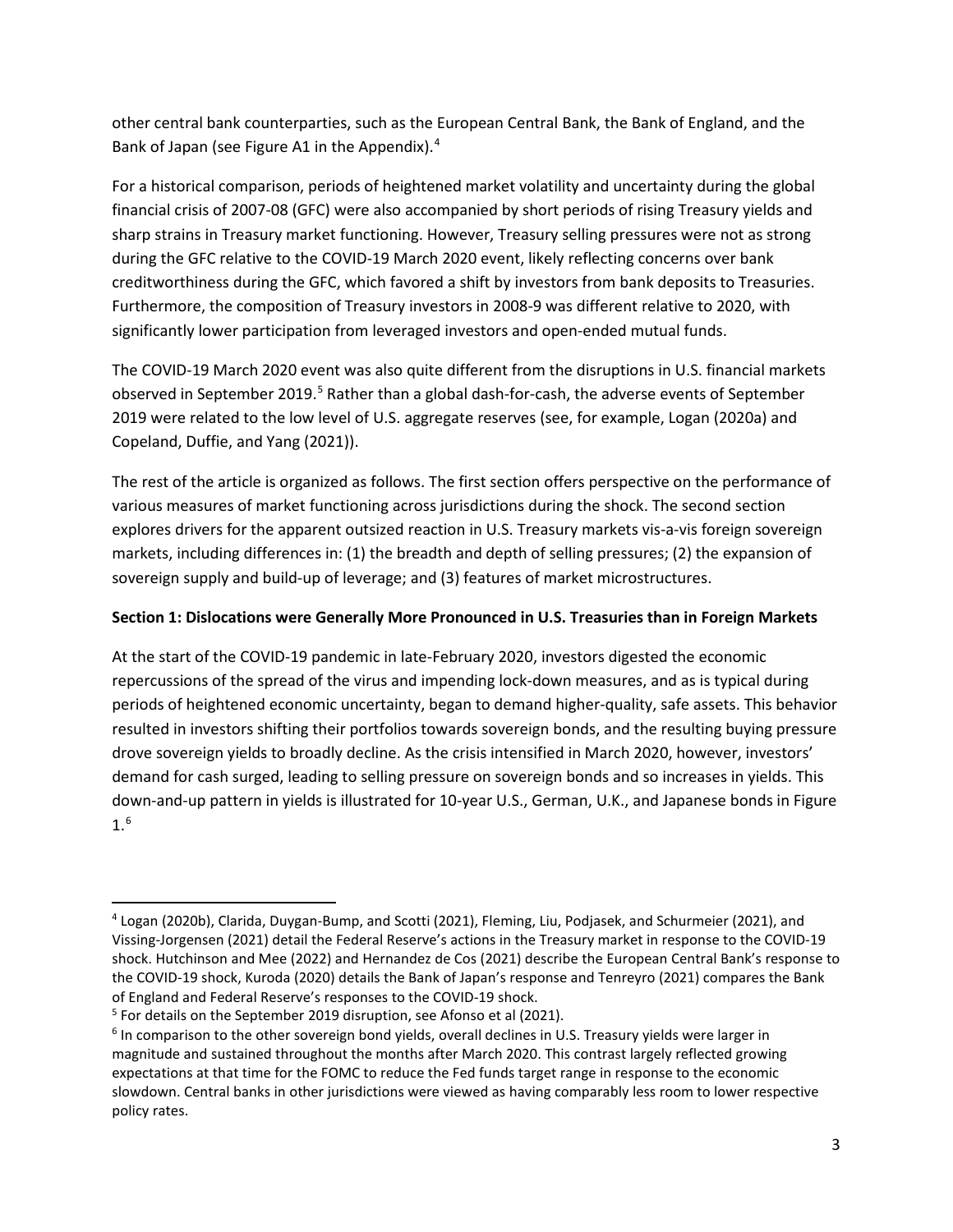

#### **Figure 1: Cumulative Yield Changes Across Sovereign Bond Markets**

Note: This figure displays the cumulative yield changes for 10 year sovereign bonds, starting on January 1, 2020. U.S., Gernany, U.K., and Japan denote Treasury, Bund, Gilt, and Japanese Government Bond (JGB) securities, respectively. Source: Bloomberg

In addition to the increase in yields in March 2020, there was an increase in the implied volatility of sovereign bond yields, reflecting in part investors' uncertainty over the global economic repercussions of the pandemic. Figure 2 charts a measure of this volatility and illustrates how, across a number of sovereign bonds, this volatility started increasing in late February 2020 and peaked in March 2020.

Alongside these changes in yields and volatility, sovereign bond liquidity deteriorated significantly in March 2020. A common measure of bond liquidity is the difference in prices that market makers offer to purchase and sell specific bonds, or the bid-ask spread. An increase in this bid-ask spread over late February and March 2020, for U.S., German, U.K., and Japan 10-year sovereign bonds is illustrated in Figure 3. This evidence, along with the aforementioned rise in volatility, suggests significant stress on trading conditions across sovereign bond markets.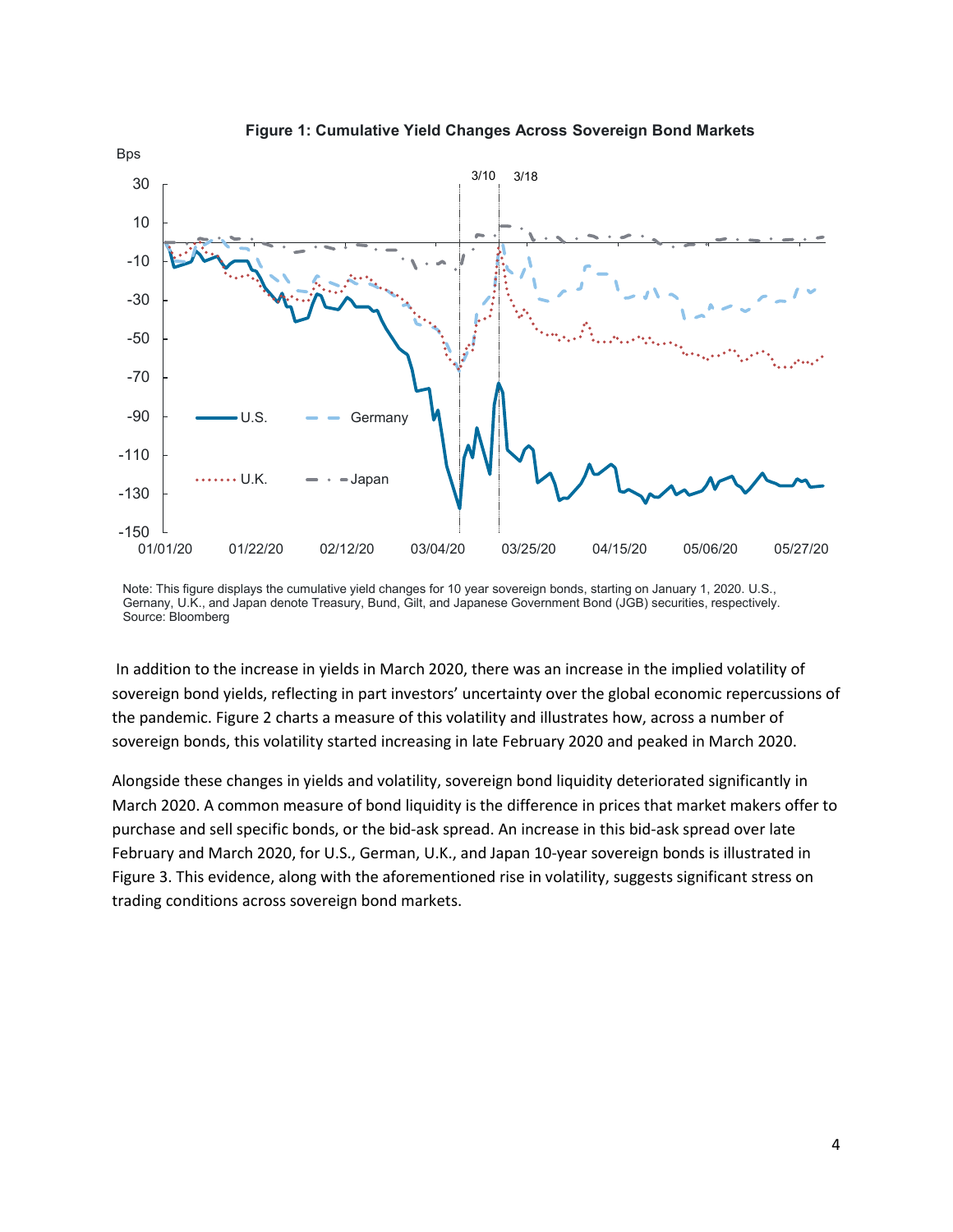

**Figure 2: Implied Volatility Across Sovereign Bond Markets**

consists of an option on a forward-settling interest rate swap. The implied volatility measures the magnitude of expected future fluctuations of the underlying swap rate, as priced into the option according to an option pricing model. For each soverign bond, the resulting measure is then normalized by its respective Z-score, where that Z-score is calculated on a 2017-2019 sample. USD is U.S. dollar, EUR is Euro, GBP is the British pound, and JPY is Yen. Source: Bloomberg



**Figure 3: The Spread between Bid and Ask Yields Across Sovereign Bond Markets**

Note: This figure shows the spread between bid and ask yields for 10 year soveriegn bonds on a ten-day backwardlooking moving average. U.S., Germany, U.K, and Japan are Treasury, Bund, Gilt, and Japanese Governemt Bond securities, respectively. The U.S., Germany, and U.K. time-series are plotted against the left axis and the Japan timeseries uses the right axis. Source: Bloomberg CBBT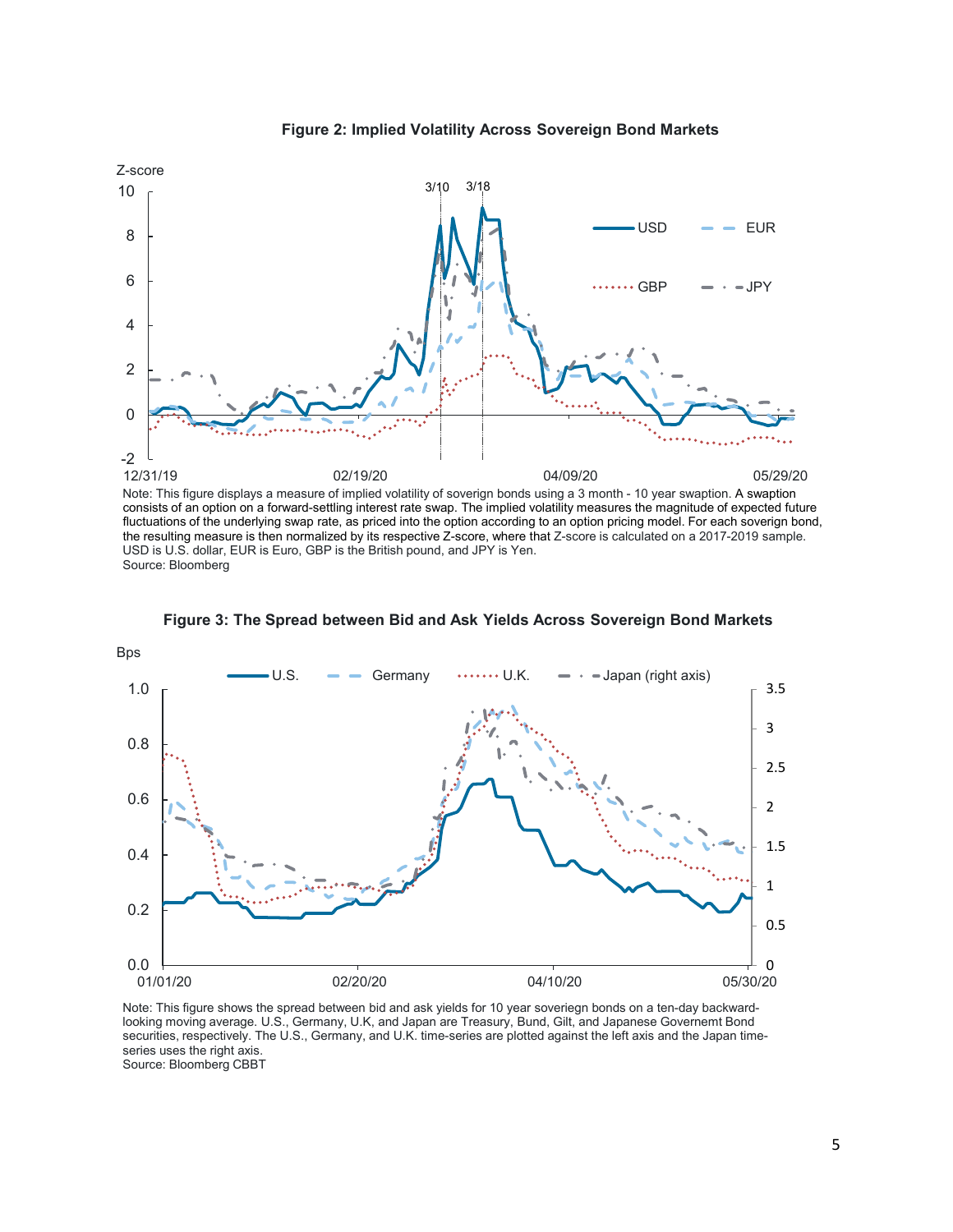

**Figure 4: The Normalized Spread between Bid and Ask Yields Across Sovereign Bond Markets**

year soveriegn bonds, normalized by their respective Z-score. Z scores are computed from a 10-day moving average of end-of-day bid-ask spreads using data from January 2017 to January 2019. U.S., Germany, U.K., and Japan are Treasury, Bund, Gilt, and Japanese Government Bond securities, respectively. Source: Bloomberg CBBT



**Figure 5: Deviations from Fair Value Pricing Across Soverign Bond Markets**

Note: This figure displays the difference between investors' expectations of the fair value yield of a sovereign bond and actual yields, using average spline errors normalized by a Z-score. In normal times, this difference should be close to zero; large deviations from zero could indicate stressed liquidity conditions or dislocations in price discovery. Average spline errors are the average of security yield errors from a BBG fitted curve. Z-scores are calculated on a 2017-2019 sample. U.S., German, U.K., Japan, and France are Treasury, Bund, Gilt, Japanese Governement Bond (JGB) and Obligations assimilables du Trésor (OAT) securities, respectively.

Source: Bloomberg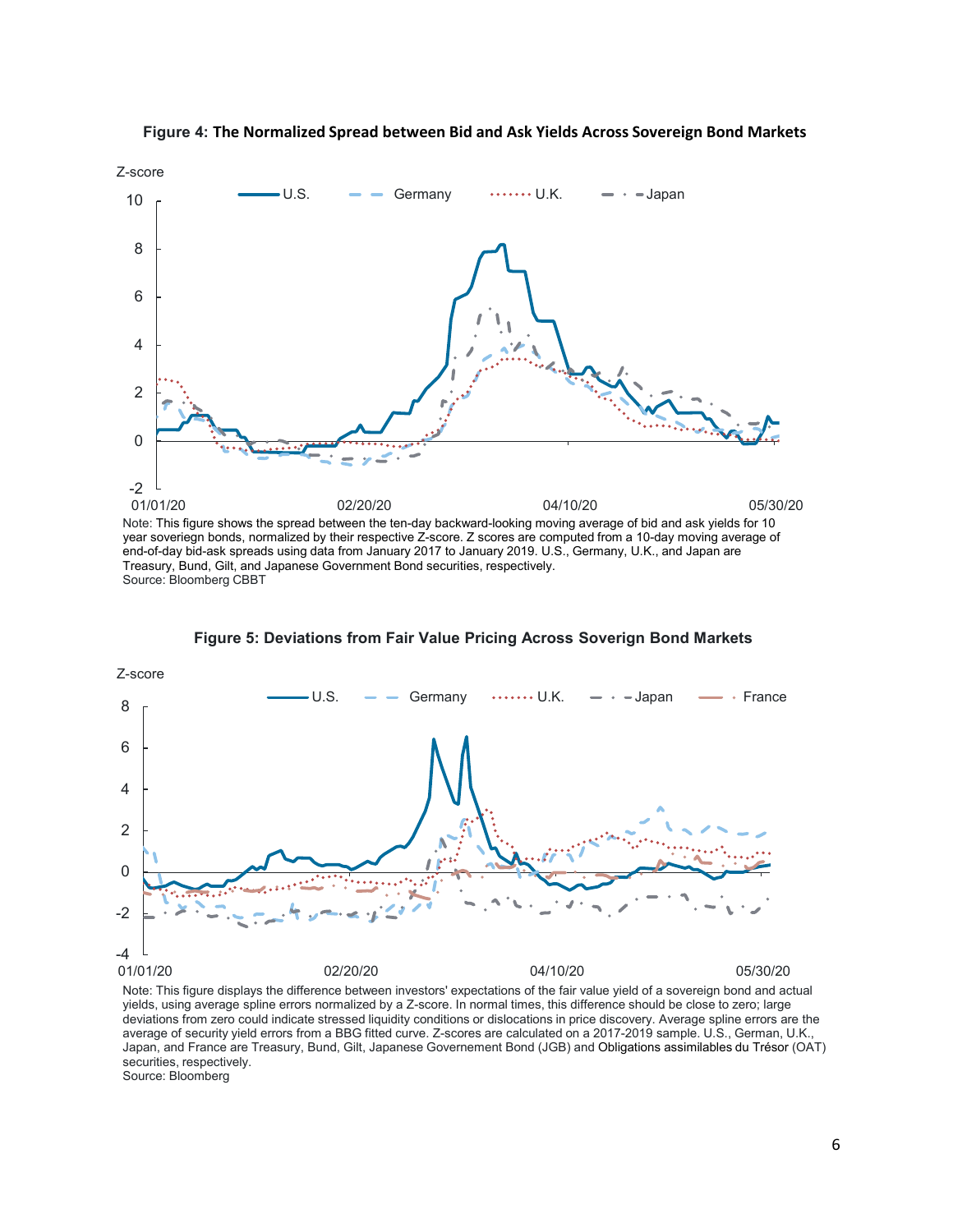Although selling pressures materialized across the board for sovereign bonds in March 2020, the impact on trading conditions for U.S. Treasuries was the largest. This can be seen when considering bid-ask yield spreads after they have been normalized by their historical averages. These normalized measures are illustrated in Figure 4 and demonstrate that the deterioration in sovereign bond liquidity was more pronounced in U.S. Treasuries, which during normal times have exhibited comparably lower and more stable bid-ask spreads, than in the German, U.K., and Japan sovereign bond markets.

The disproportionate adverse impact on trading conditions in U.S. Treasury markets is also seen by comparing the differences between actual yield curves and model-implied fitted curves across sovereign bond markets. This comparison is informative, because differences between the two could indicate stressed liquidity conditions and/or dislocations in price discovery. As illustrated in Figure 5, the difference between fitted and actual yield curves is significantly larger for U.S Treasuries relative to German, U.K., Japanese, and French sovereign bonds.

## **Section 2: Why Was the Deterioration More Pronounced in U.S. Treasuries?**

In this section, we explore the likely drivers behind the disproportionate deterioration in U.S. Treasury market functioning during mid-March. We begin by considering differences in investors' selling pressures across sovereign bond markets. We then analyze differences in the pace of sovereign bond issuance leading up to the crisis and in the mix of investor types that were purchasing sovereign bonds at issuance. Finally, we consider differences in market microstructure across sovereign bond markets.

## **Subsection I. Differences in Depth and Breadth of Selling Pressures**

We start by observing that the breadth and depth of selling pressures across investor types was more severe in U.S. Treasuries than in other major sovereign bond markets. A core reason is that the U.S. dollar is the world's dominant investment currency and U.S. Treasuries are generally viewed as the most liquid security in global portfolios.<sup>7</sup> Indeed, roughly 60 percent of central bank reserves are held as U.S. dollars, more than 50 percent of international debt and international loans are issued in U.S. dollars, and U.S. dollars dominate foreign exchange transactions and global payments flows (see Figure 6).<sup>8</sup> More analysis of the international role of the U.S. dollar can be found in Bertaut, Beschwitz, and Curcuru (2021), including an expanded discussion of various aspects presented in Figure 6.

<sup>&</sup>lt;sup>7</sup> Czech et al (2021) argue that the U.S. dollar's global prominence was a major driver of spikes in U.K. Gilt yields over the COVID-19 crisis.<br><sup>8</sup> The U.S. dollar is also the dominant currency for funding. Reflecting this fact, between the Federal Reserve and

various central banks, U.S. dollar swap lines have been set up with the purpose of providing the foreign central banks with the capacity to deliver U.S. dollar funding to institutions in their jurisdictions during times of market stress. Indeed, with the arrival of the COVID-19 March 2020 shock, the U.S. dollar swap lines saw significant increase in demand for offshore dollar funding, peaking at almost \$450 billion. For more details, see https://www.newyorkfed.org/markets/desk-operations/central-bank-liquidity-swap-operations .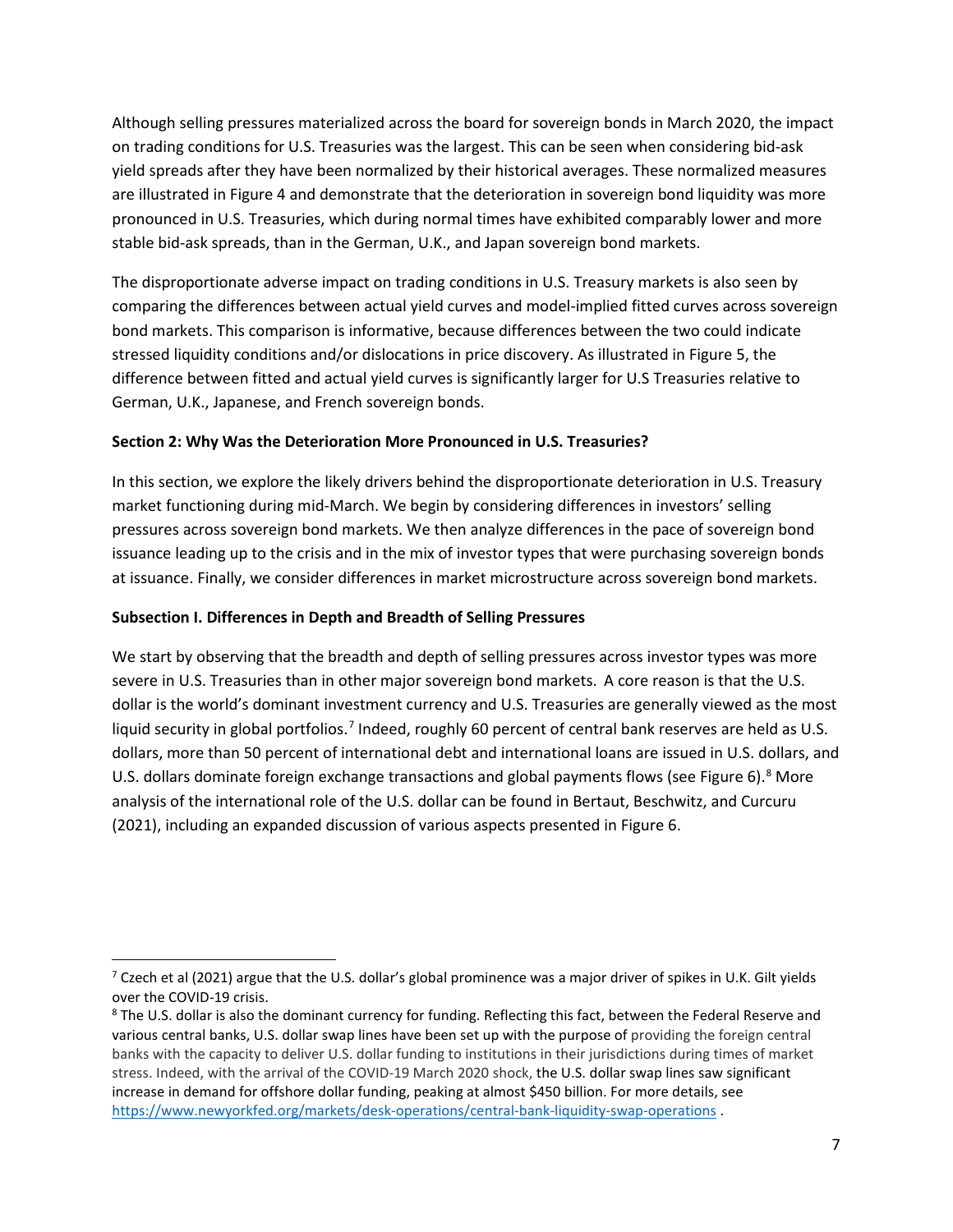

Figure 6: U.S. Dollar Useage in the International Monetary System

Note: This figure reports shares of U.S. dollar use as foreign exchange reserves (FX Reserves), international debt, international loan foreign exchange turnover (FX turnover), and cross-border payments (Global payments). FX turnover is the total value of a particular currency traded over the total value of all currency traded. Because there are two currencies per FX trade, the maximum value of FX turnover for a given currency is 50 percent. USD is U.S. dollar, EUR is Euro, and JPY is Yen. Source: ECB, BIS, IMF, SWIFT as of Feb. 2021. FX turnover data as of Apr 2019.

#### **Sub-subsection A: Reserve Manager Sales**

The disproportionate pressure to sell Treasuries can be seen in the use of foreign reserves by central banks. In general, central banks hold foreign reserves to help absorb external payment shocks, to contain currency volatility, and to bolster confidence in the country's ability to meet its external obligations. During the COVID-19 shock, some central banks liquidated their foreign currency reserves at a dramatic pace.<sup>9</sup> Key reasons for these sales were to contain currency depreciation pressures, channel foreign exchange liquidity to domestic institutions, offset revenue short-falls from collapsing commodity prices, cover maturing debt payments, and build precautionary liquidity buffers. The collapse in commodity prices, primarily in oil, also led some commodity exporters with exchange rates tied to the U.S. dollar to sell Treasuries to support their currencies.

While foreign central banks sold reserves denominated in all major currencies, sales of U.S. dollars dominated. Central banks sold roughly \$170 billion in U.S dollar reserves, compared to around \$25 billion in euro and less than \$10 billion in yen assets over the first quarter of 2020, according to private

<sup>&</sup>lt;sup>9</sup> See Weiss (2021) for more details on how reserve managers handled their Treasury holdings over the COVID-19 shock.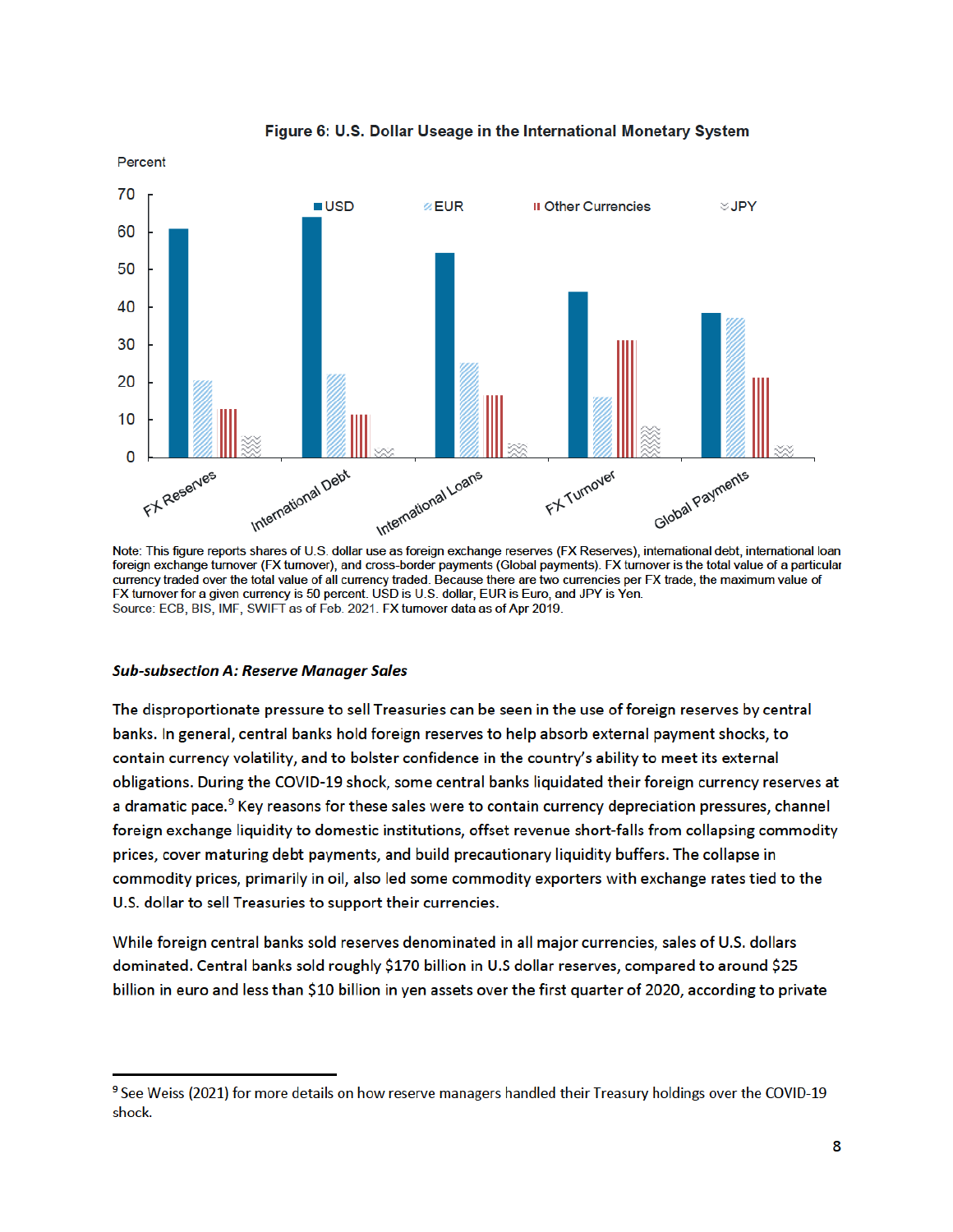sector estimates.<sup>10</sup> These estimates imply that U.S. dollar reserves sales accounted for more than 80 percent of total reserve sales. This skew towards U.S. dollars is far in excess of U.S. dollar's roughly 60 percent share of foreign exchange reserves, consistent with the premise that U.S. Treasury markets faced disproportionate selling pressures relative to other sovereign bond markets.

## *Sub-subsection B: Sales from Private Investors*

Available data also suggests that sales from private investors were more pronounced in U.S. Treasuries than in other sovereign bonds. Monthly data on investor transaction and holdings of sovereign bond holdings is available for Japan and Italy. In both markets, data suggest that bond selling pressures in March 2020 were dominated by foreign investors as domestic non-bank investors in Japan and Italy including asset managers, insurers, and pension funds – appeared to either add to sovereign bond positions in March 2020 or remain roughly neutral (Figures 7 and 8).<sup>11</sup> In contrast, selling pressures in the U.S. Treasury market were broad-based. In addition to foreign investors, U.S. domestic mutual funds – whose share of marketable Treasury holdings more than doubled since the Global Financial Crisis – were significant net sellers of U.S. Treasuries in the first quarter of 2020 (Figure 9). A main reason for mutual fund sales of Treasuries was to raise cash to meet investor redemptions and rebalance portfolios (Logan (2020a), Ma, Xiao, and Zheng (2020)).

Meanwhile, banks in foreign jurisdictions appeared to play a much larger role in absorbing investor sales than in the U.S. Data from Japan and Italy show heavy net purchases from banks that helped offset foreign sales (Figures 7 and 8). In contrast, U.S. banks were modest net sellers of U.S. Treasuries in the first quarter of 2020 (Figure 9).<sup>12</sup>

Reports from foreign market participants largely corroborated these divergences, though patterns of sales were not uniform across foreign jurisdictions. Market participants in Japan downplayed the scale and impact of reserve manager sales in the Japanese government bond (JBG) market, noting that foreign investors were net buyers of medium-term JGBs, a sector in which foreign central banks tend to be most active. Instead, market participants highlighted sales were concentrated in longer-dated JGBs and driven largely by foreign hedge fund and commodity trading advisors (CTAs). German market participants noted selling pressures from reserve managers and insurers, and highlighted other investors were net buyers.

<sup>&</sup>lt;sup>10</sup> Despite central banks selling a substantial amount of U.S. dollar reserves, in the IMF's Official Foreign Exchange Reserves data the U.S. dollar share of global reserves edged higher in the first quarter of 2020. This increase, however, was driven entirely by large U.S. dollar and U.S. Treasury valuation gains. In Figure A2 in the appendix, we show that foreign official institutions decreased their holdings of U.S. Treasuries by roughly \$150 billion in March 2020.

<sup>&</sup>lt;sup>11</sup> According to Bank of Italy's November 2020 Financial Stability Report, foreign asset managers and hedge funds were particularly large sources of selling pressures.

 $12$  Dealer net positions rose sharply in the first part of March 2020, absorbing client sales, but declined sharply by the end of March as the Fed commenced large scale purchases.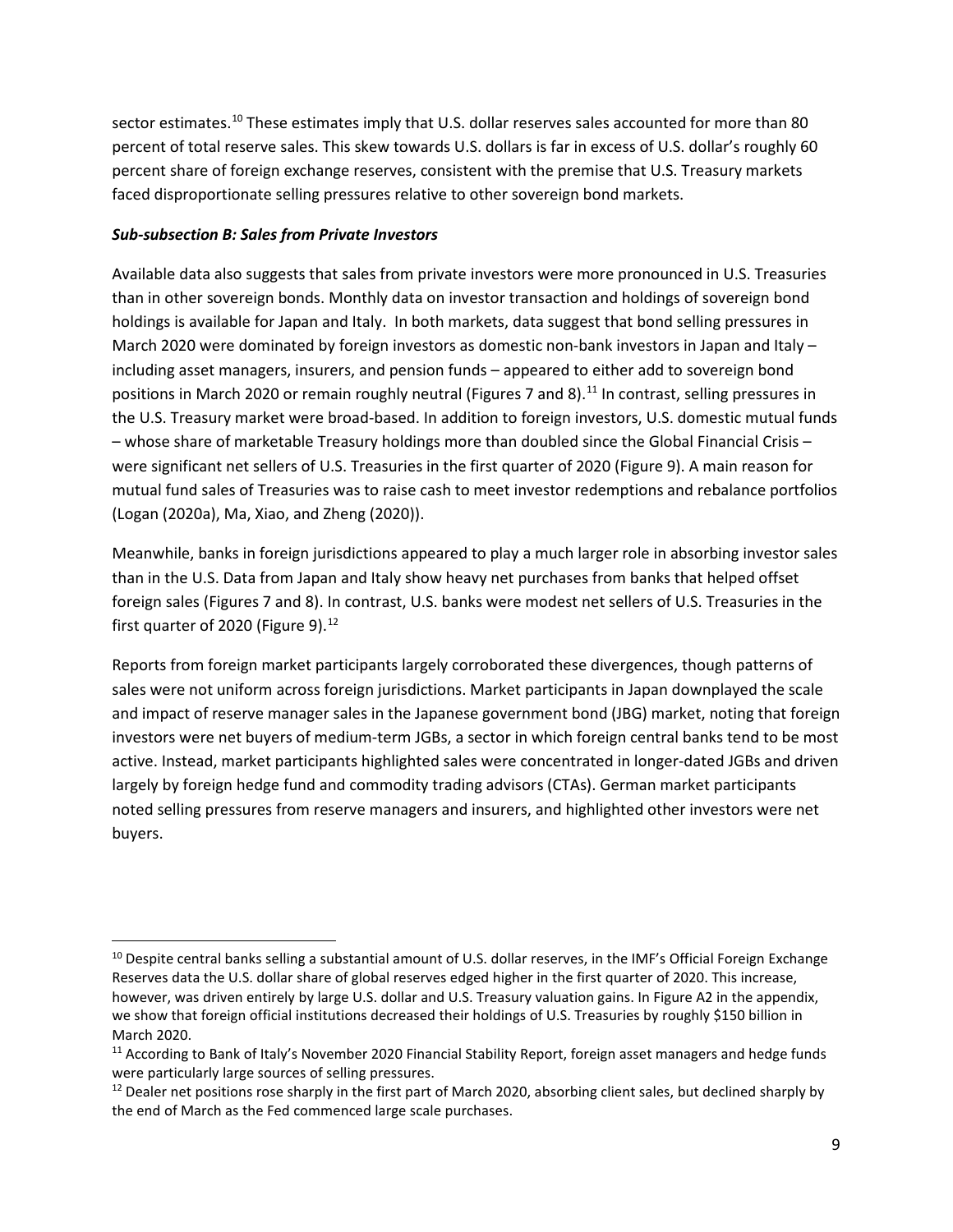

#### **Figure 7: Net Purchases of Japanese Sovereign Bonds in March 2020**

Note: This figure reports the net purchases of Japanese soverreign bonds (JGBs) in the secondary market, excluding bills, by investor type in March 2020. Nonbank Financial includes investment trusts and insurers. Source: Japan Securities Dealer Association (JSDA).



**Figure 8: Aggregate Change in Italian Sovereign Bond Holdings in March 2020**

Note:This figure reports on the aggrgate change in holdings of Italian sovereign bonds (BTP) by investor type in March 2020. Source: Banca d'Italia, Haver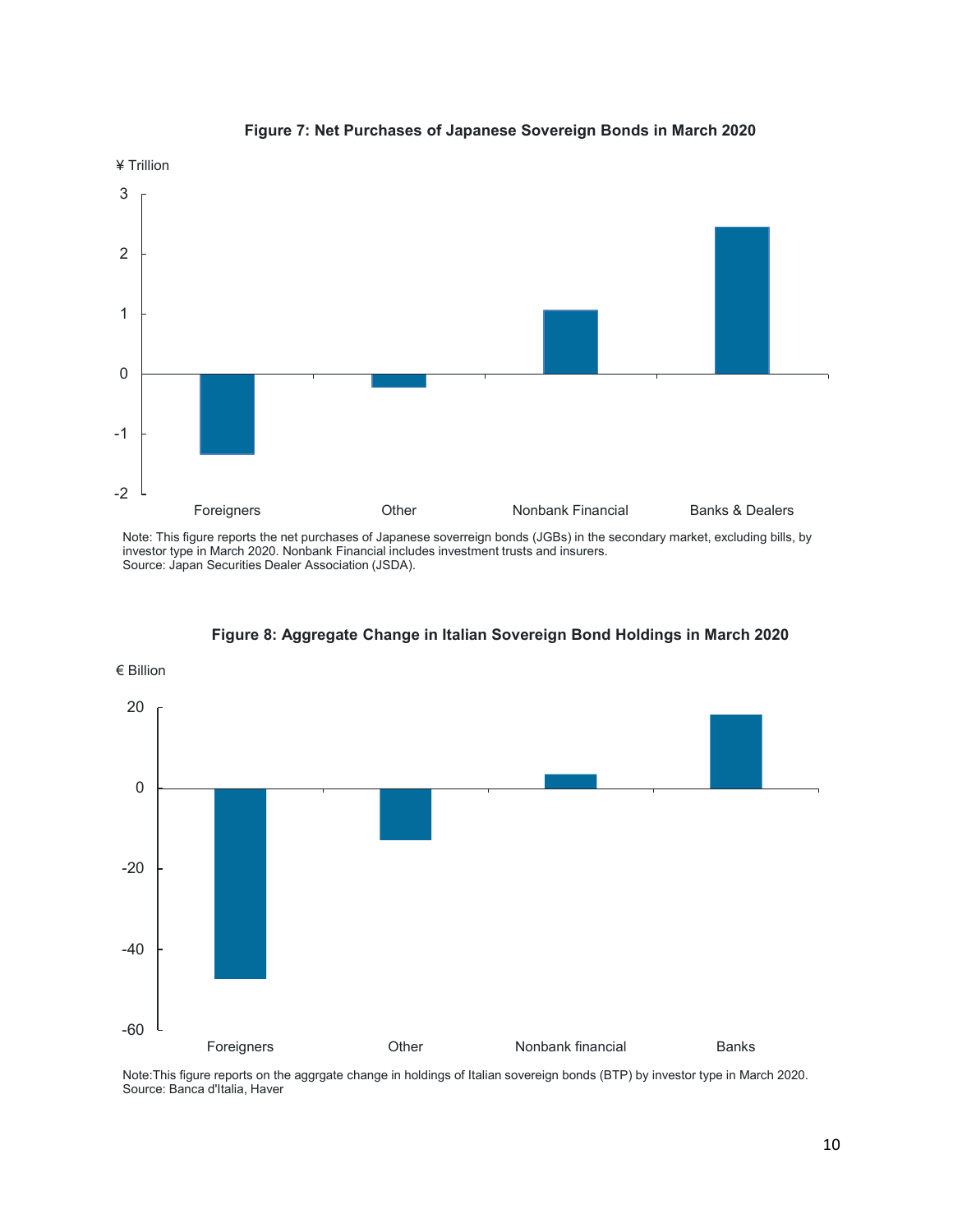

### **Figure 9: Net Purchases of U.S. Treasuries by Investor Type in the First Quarter of 2020**

Note: The figure reports on the net purchases of U.S. Treasuries by main investor type in the first quarter of 2020. The household investor type includes hedge funds.

#### Source: U.S. Financial Accounts as published by the Federal Reserve Board

#### **Subsection II. Differences in Supply and Leverage**

We also identify differences in supply and leverage dynamics leading up to the onset of the COVID-19 shock as factors driving the disproportionate disruptions in Treasury markets. From the start of 2017 to right before the March 2020 shock, U.S. Treasury securities outstanding, excluding holdings by the central bank, increased by more than \$3 trillion, while growth in other jurisdictions was either modest (U.K., France) or negative (Germany, Japan) (Figure 10). These differences in sovereign bond supply to the private sector matter as the large issuance of Treasury securities set the stage for the eventual amplification of Treasury strains through higher leverage and more limited bank and dealer capacity to absorb investor sales.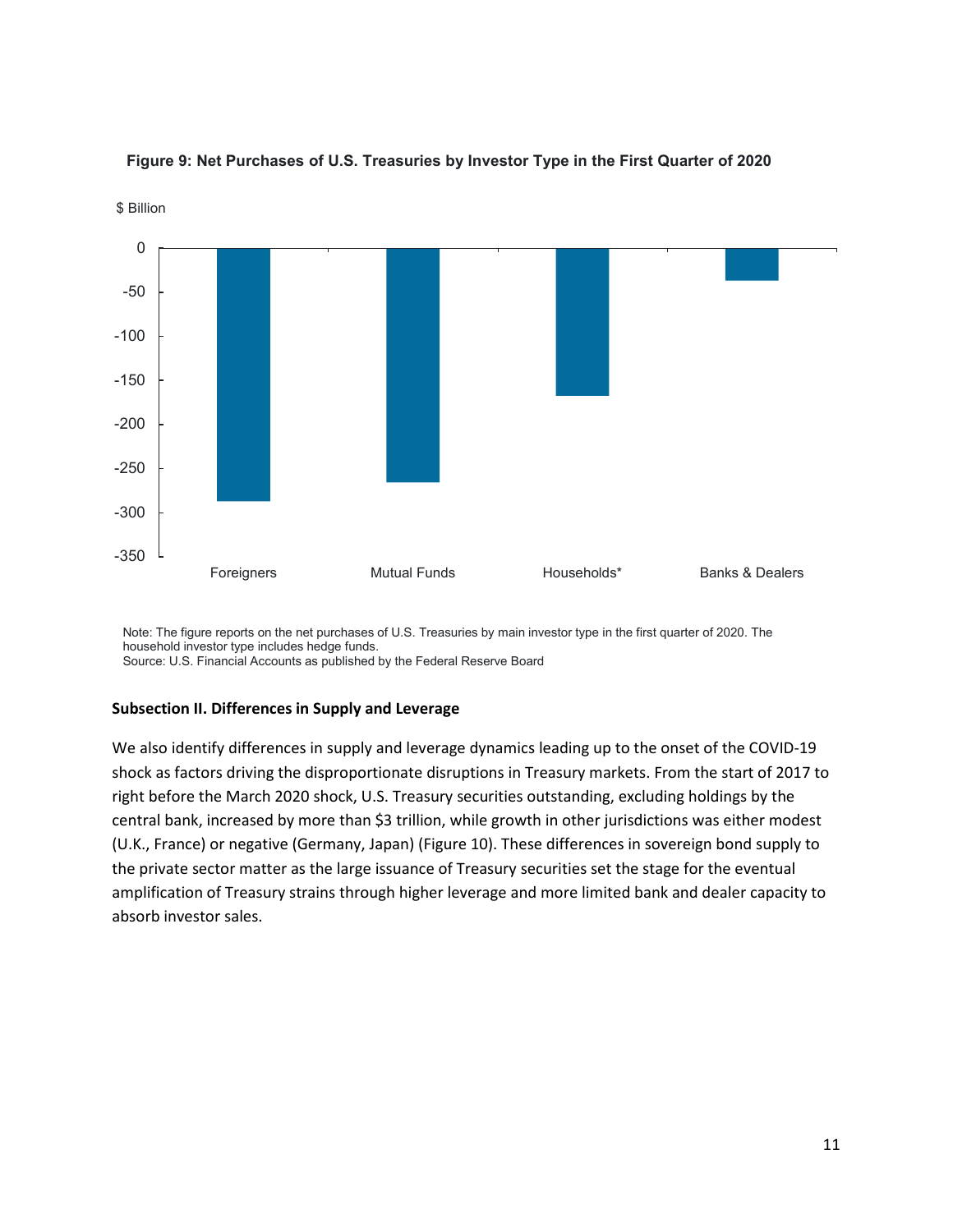

#### **Figure 10: Total Outstanding Sovereign Bonds by Country**

Note: This figure reports a time-series of the change in sovereign bonds outstanding measured in local currencies and excluding holdings by central banks. All amounts are indexed, where January 2017 is set to 100. Source: Haver, European Central Bank, Fed H.4.1, and authors calculations.

#### *Sub-subsection A: Leverage*

Having a significant portion of highly leveraged investors active in a sovereign bond market can be problematic because in the face of large, unanticipated shocks, these levered investors often quickly delever by selling their securities. In the run-up to the COVID-19 shock, significantly more leverage underpinned the Treasury market than in other sovereign bond markets. As a result, the shock generated substantially more selling pressure in the Treasury market from leveraged investors, augmenting the market dislocations described earlier.

An important factor behind the leverage build-up in Treasuries leading up to the COVID-19 shock was that heavy Treasury issuance outstripped demand for Treasuries by typical end-user investors, such as asset managers, pension funds, and life insurers. This imbalance contributed to Treasuries trading cheap on the cash market relative to Treasury futures, creating a relative value opportunity between the two markets. Certain levered funds, such as relative value hedge funds, take bets on the convergence of prices in two similar markets, but to do so profitably typically assume significant leverage. In the time leading up to the COVID-19 shock, these specialized funds exploited the difference between prices in Treasury cash and futures markets, which was known as the cash-futures basis trade. This activity led to a significant build-up of leverage in the Treasury market and a rapid unwind at the onset of the COVID-19 shock.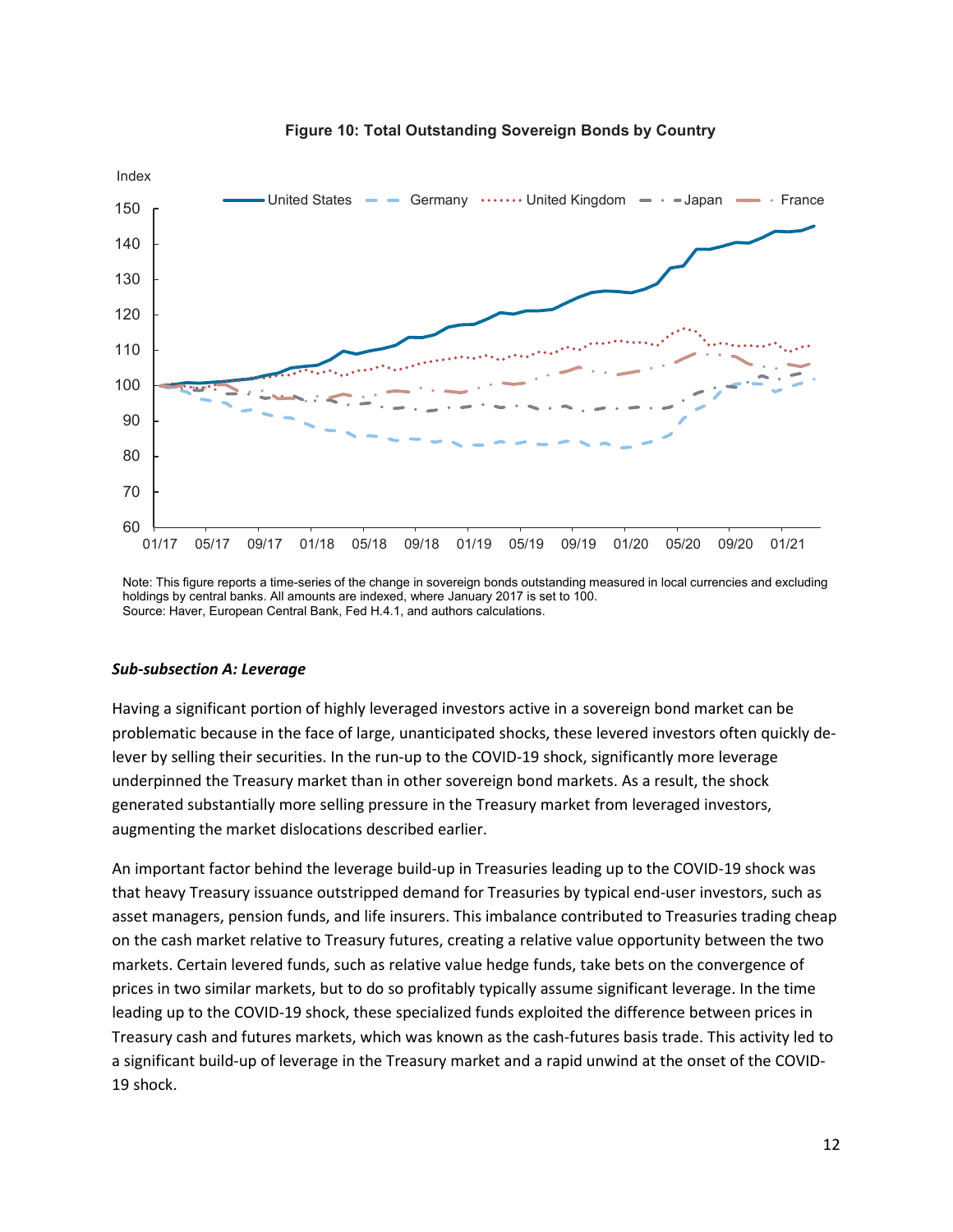In Treasury market outreach, market participants corroborated this increase in leverage and attributed this rise to attractive relative value opportunities.<sup>13</sup> In the appendix, we provide additional evidence of the increase in leverage in Treasury markets up until March 2020, followed by a rapid decrease. Similar points and evidence can also be found in the Inter-Agency Working Group on Treasury Market Surveillance (IAWG) Treasury Report (Nov 8, 2021), Schrimpf, Shin and Sushko (2020), and Barth and Kahn (2021).<sup>14</sup>

Because other sovereign bond markets did not experience similar increases in leverage leading to the COVID-19 shock, these markets did not face the same magnitude of selling pressures from rapidly delevering investors. To compare the build-up of leverage across sovereign bond markets, we use data on the volume of repurchase agreements (repos). Because repos are a main way that levered funds raise cash to purchase sovereign bonds, increases and decreases in leverage can be indirectly observed by comparing repo volumes.

The larger presence of levered activity in the U.S. Treasury market is observed in Figure 11, which plots the share of repo volumes to outstanding government securities for U.S., French, and German sovereign bond markets. The fact that this normalized measure of repo volumes was highest for Treasuries is consistent with the idea that investors in Treasuries are more highly levered. Further, this measure increased up until the COVID-19 shock for Treasuries, whereas this measure declined for French and German sovereign bond markets. Finally, there was a marked decline in the share of repo volumes relative to outstanding government securities for U.S. Treasuries after the COVID-19 shock, consistent with rapid de-levering by levered funds.

The outsized de-levering and subsequent deterioration in market functioning in the Treasury market can be seen in disruptions in the implied rate of return of the cash-futures basis trade. In Figure 12, we compare the cash-futures basis across sovereign bond markets, noting that this return should be close to zero in the absence of frictions and shocks. The increase in this rate in March 2020 reflects the pronounced selling pressures in cash Treasuries, including de-leveraging by relative value funds. As illustrated in Figure 12, the Treasury market faced the largest disruptions across sovereign bond markets along this measure, reflecting in part the larger amount of de-levering in the Treasury market.

 $13$  Specifically, market participants largely attributed the leverage increase to attractive relative value opportunities, especially in the cash-futures basis, which in turn were underpinned by increasing Treasury supply, real money demand for long-Treasury futures exposure, and favorable financing conditions, including generally subdued Treasury and repo volatility and low levels of margins and repo haircuts.

<sup>14</sup> The IAWG Treasury Report can be found at: https://home.treasury.gov/system/files/136/IAWG-Treasury-Report.pdf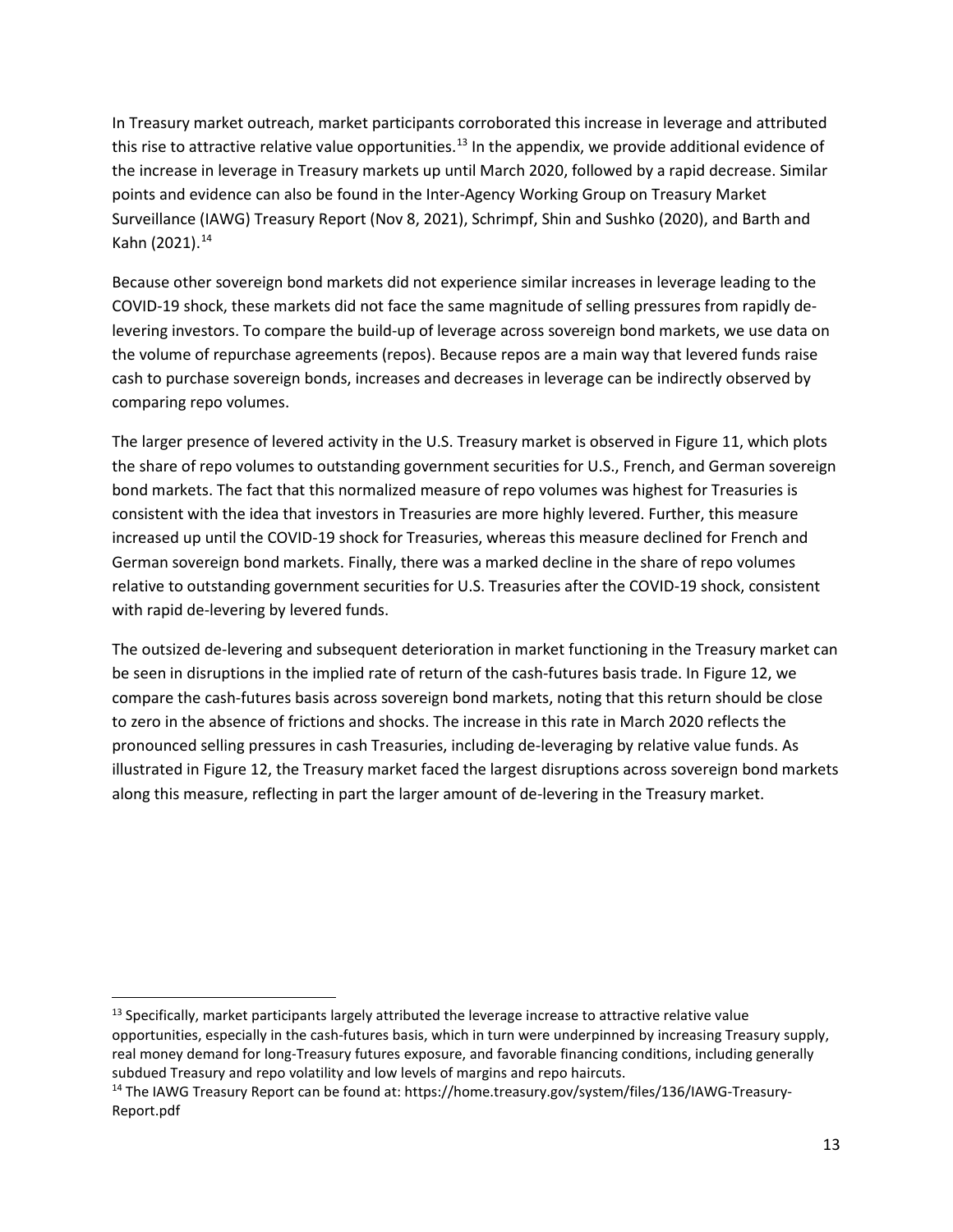

**Figure 11: Repo Volumes as a Percent of Total Outstanding**

Note: This figure reports the ratio of repo volumes involving a sovereign bond over the total amount outstanding of that sovereign bond. U.S., Germany, and France are Treasury, Bund, and Obligations assimilables du Trésor (OAT) securities, respectively Source: Bloomberg, RFR, Haver



**Figure 12: Return on the Cash-Futures Basis across Sovereign Bond Markets**

Note: This figure displays the return of the cash-futures basis across sovereign bond markets. For a given sovereign bond, this return is equal to the implied repo rate minus the 3 month yield. The implied repo rate is calculated by Bloomberg from a combination of the first and second futures contracts. As the first contract nears its maturity date and open interest begins to materially decline, the calculation sources the implied rate from the second contract as it rolls to become the active contract. For the U.S. and Germany, the 5 year Treasury and Bund security yields are used, and for the U.K. the 10 year Gilt security yield is used. A three-day moving average is shown. Source: Bloomberg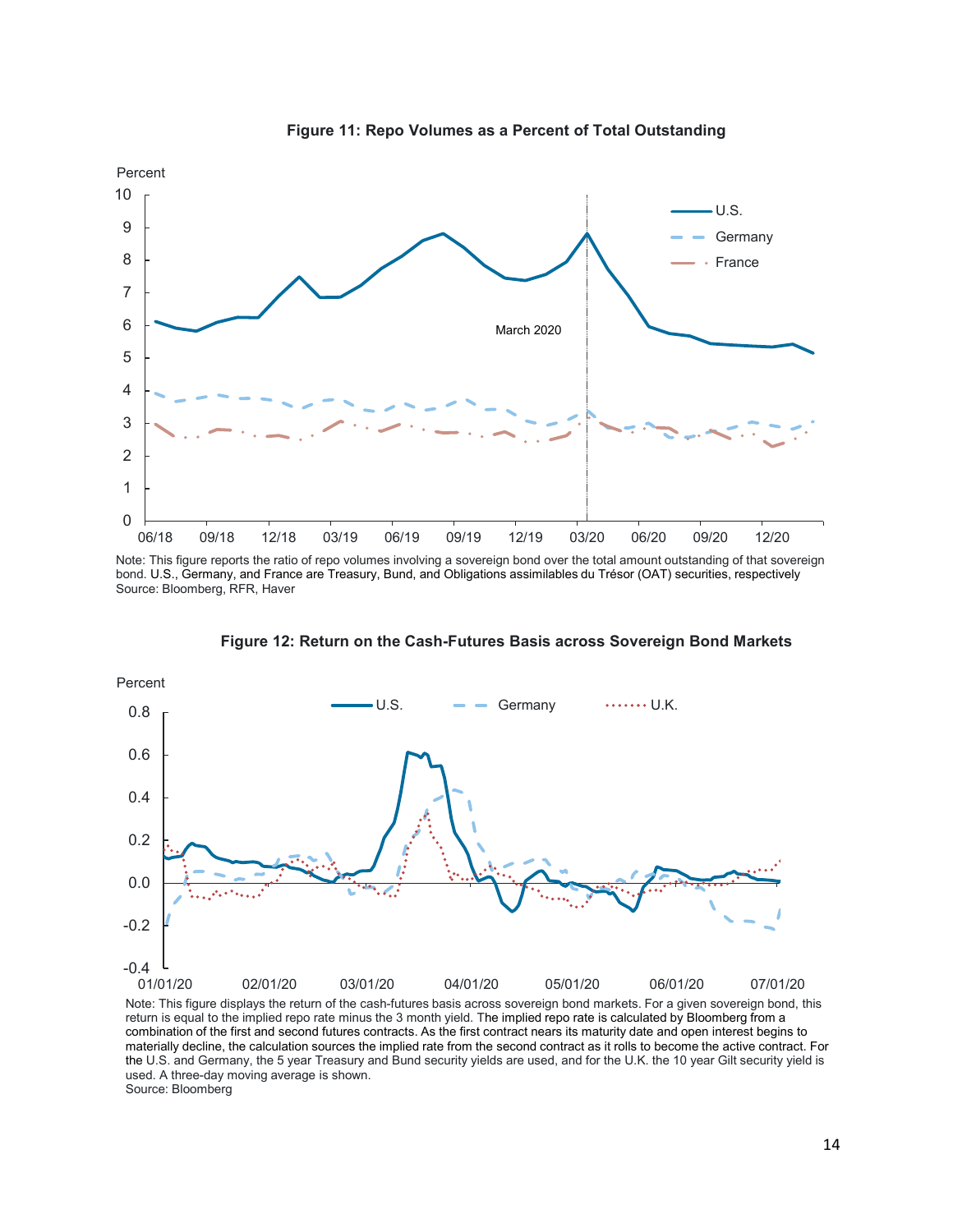Feedback from foreign market participants corroborated that leveraged funds' participation in the cashfutures basis trade was not as large in other sovereign bond markets in the run-up to the crisis. For instance, the Bank of England's August Financial Stability Report indicated significantly lower participation of hedge funds in gilt cash-futures trades – though declining hedge fund gilt repo volumes after March 2020 did point to some deleveraging. Likewise, Italian market participants noted that the Italian government bond cash-futures basis– which often spikes during shocks – faced limited pressure in March 2020.

Market participants acknowledged effects from unwinds of other levered trading strategies, though this deleveraging was not viewed as consequential as in the U.S. In Japan, while cash-futures basis positions were not accumulated in size prior to March, calendar spread trades – in which CTAs and hedge funds sell a Japanese sovereign bond future with a near-dated expiry and buy the same future with a longerdated expiry -- were negatively impacted when the March-June calendar spread went deeply negative, according to market participants. In addition, some market participants familiar with the March 2020 episode in the Japanese sovereign bond market noted that an unwind of swap spread arbitrage trades contributed to strains in the Japanese sovereign bond market functioning.<sup>15</sup> The ECB's May Financial Stability Review also noted the impact of deleveraging of volatility-targeting strategies, including risk parity funds, on European sovereign bonds market functioning in March, a dynamic that also impacted U.S. Treasuries.

## *Sub-subsection B: Bank and Dealer Activity*

Relative to other jurisdictions, the heavier run-up in Treasury supply likely contributed to stronger growth in dealers' Treasury inventories ahead of the COVID-19 shock. This growth subsequently left dealers with less room to accommodate clients' selling pressures during the dash-for-cash. Indeed, from 2017 to the eve of the crisis, dealer inventories of U.S. Treasuries tripled. Although positions rose by an additional \$40 billion in the first two weeks of March, it is possible that already-elevated inventories helped limit further warehousing of securities.<sup>16</sup> As a contrast, U.S. primary dealer net positions rose by roughly \$150 billion during the GFC.

Although data on other sovereign bond markets are more limited, available evidence points to stronger capacity or willingness among some foreign banking sectors to add to sovereign bond positions in March. Indeed, in the U.K., gilt dealer net purchases (as a share of outstanding securities) during the first

<sup>&</sup>lt;sup>15</sup> Leveraged swap spread trades exploit differences in the pricing of cash bonds and interest rate swaps. When swap spreads are negative (cash bonds trading cheap to swaps), relative value funds may initiate a long spread position by paying fixed in swaps while assuming a repo-funded long cash bond position of comparable maturity. <sup>16</sup> There were other, perhaps more important, factors that constrained dealer intermediation. Bank holding companies typically seek to optimize allocations across a number of constraints, including risk management, client needs and franchise value, and regulatory considerations such as capital or liquidity requirements. During the COVID-19 March 2020 event, bank dealers noted an interplay of internally imposed constraints, such as profitability and risk tolerance, as well as external factors, such as a lack of efficient hedging options and regulatory considerations, created frictions for dealers that reduced willingness to intermediate markets.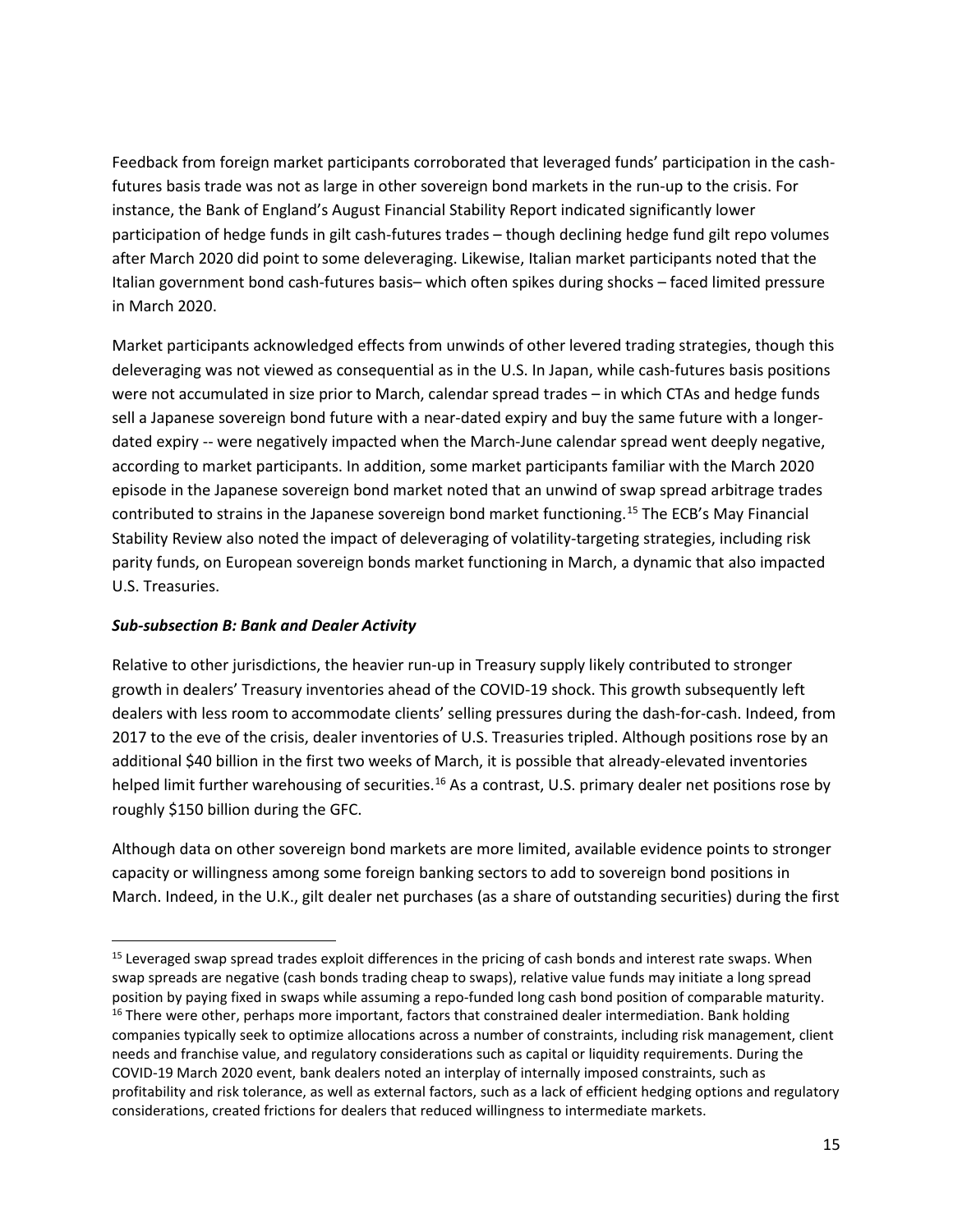two weeks of the March shock were considerably larger than what we observed in the U.S (Hall 2021). Moreover, banks in some other jurisdictions – including Japan and Italy – played a significantly bigger role in absorbing investor sales.

Furthermore, the larger purchases by foreign banks in March may have also reflected the use of these sovereign bonds as collateral to obtain funding from central bank liquidity facilities. Japan market participants note that banks used Japanese government bonds as collateral to obtain U.S. dollar liquidity through the Bank of Japan's U.S. dollar swap line and other liquidity facilities (Figure 13).

Market participants in Germany hypothesized that increased demand for German government bond ("bunds") collateral during the March shock may have been partly a byproduct of the European Central Bank's (ECB) long-term refinancing operations (Figure 13). While the ECB accepts a broad range of collateral, the scale of the liquidity-providing operations may have caused some banks to exhaust their lower quality collateral, leading to greater use of bunds. They also noted that some clearinghouses began to request higher quality collateral - such as bunds and French sovereign bond securities ("OATs")  $-$  during the shock.<sup>17</sup>



#### Figure 13: Monthly Net Changes in Liquidity Provision by the European **Central Bank and Bank of Japan**

Note: This figure displays the net amount of liquidity provided on an end-of-month over end-of-month basis by the European Central Bank (ECB) and Bank of Japan (BOJ) from January to May 2020. ECB-LTROs+MROs is the ECB's Long Term Refinancing Operations and Main Refinancing Operations, ECB-USD Swaps is the US dollar swap line between the ECB and Federal Reserve, BOJ-USD Swaps is the US dollar swap line between the BOJ and Federal Reserve, BOJ-Repos are the BOJ's repo operations and BOJ-Special Liquidity Operations include the BOJ's Special Funds-Supplying Operations to Facilitate Financing in Response to the Novel Coronavirus, Fund-Provisioning Measure to Stimulate Bank Lending, and Fund-Provisioning Measure to Support Strengthening the Foundations for Economic **Growth** 

Source: Bloomberg, Bank of Japan

<sup>&</sup>lt;sup>17</sup> Moench, Pelizzon, and Schneider (2021) also note that there was increase in demand for German and French sovereign bonds over the COVID-19 shock.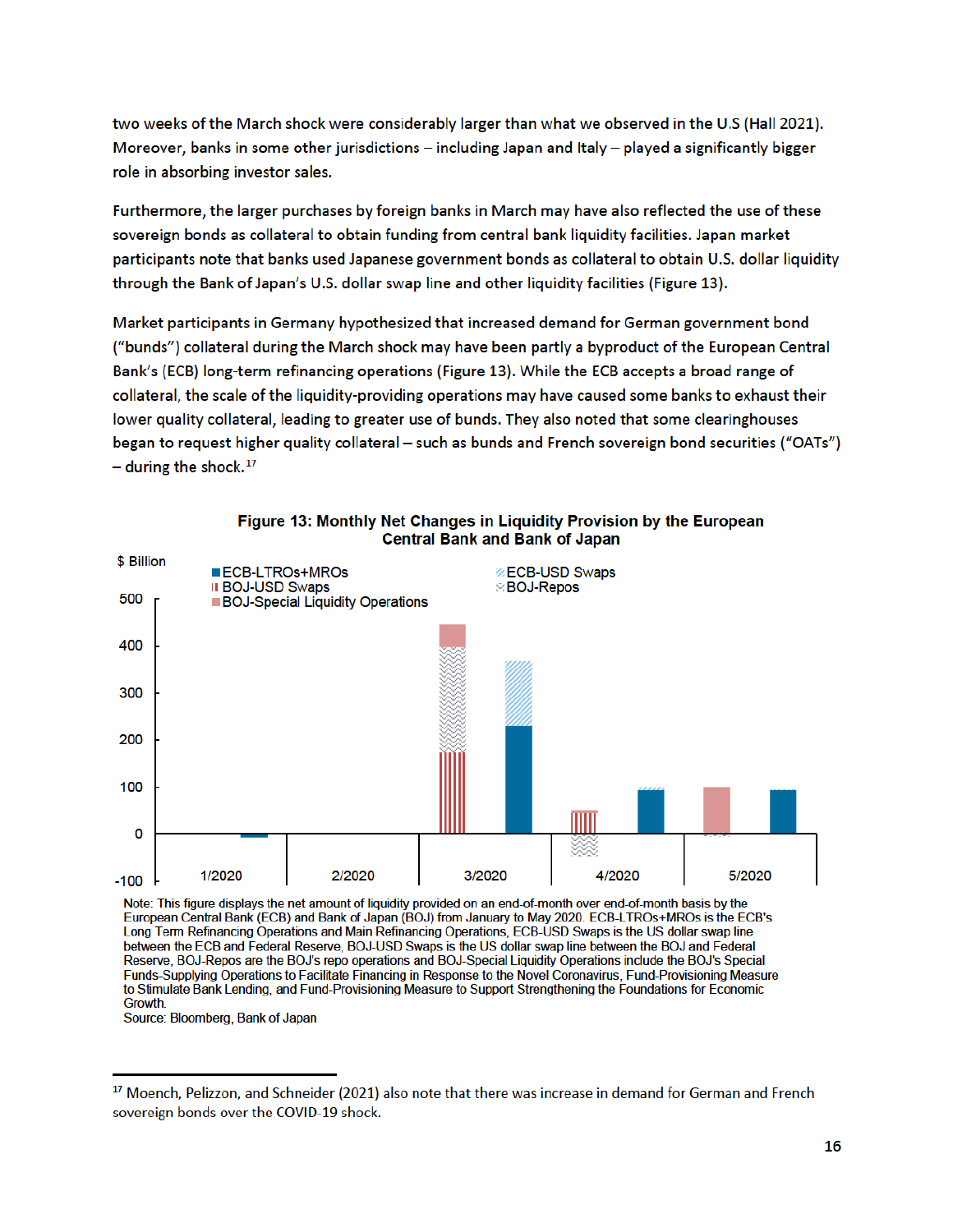## **Subsection III. Differences in Market Microstructure**

Lastly, we explore whether the disproportionate effects of the COVID-19 shock on Treasury markets relative to other sovereign bond markets might be due to key differences in bond market structures. On the margin, some market participants noted that market structure differences may have played a modest role, but in general, structural factors were not identified as major sources of differentiation in March 2020.

## *Sub-subsection A: Market-maker obligations*

A potential difference across sovereign bond markets could be the obligations of market makers to quote a bid and ask spread, especially during times of stress. Market participants, however, reported that these quoting obligations likely were not a major mitigant in March 2020. Market-makers in all surveyed foreign jurisdictions except for Germany are subject to requirements – either by debt management offices or by electronic trading platforms – to support secondary market trading (Table 1). However, these obligations tend to have weak enforcement mechanisms, can change dynamically with trading conditions, and are typically averaged over monthly or longer windows, making them less stringent in periods of transitory stress.<sup>18</sup> Indeed, in at least one jurisdiction, participants noted that the benefits of being tapped to manage a syndication can provide a stronger incentive to perform on market-making criteria than penalties for non-compliance.

## *Sub-subsection B: Degree of central vs. bilateral clearing*

Another difference across sovereign bond markets that could be related to the differences in market deterioration during the COVID-19 shock is the degree of central versus bilateral clearing.19 Across all jurisdictions, for example, liquidity tended to be better in futures markets, which are centrally cleared, both during the March shock and more generally. According to the outreach however, superior futures liquidity was viewed as largely due to the much smaller number of traded instruments – especially in the euro area, where the cash market is highly segmented – as well as scarcity of cash securities in some jurisdictions.<sup>20</sup> Of note, Inoue (2020) provides evidence that price discovery takes place mainly in futures markets across U.K., French, German, Italian, and Japanese sovereign bond markets, while in the U.S. price discovery may be evenly split, with limited lags for price movements in cash and futures markets.

<sup>&</sup>lt;sup>18</sup> Italian rate traders noted that in the pre-GFC period, MTS (the main trading platform for Italian government bonds) used to impose a quantitative limit on bid-ask spreads, but over the course of multiple crises, they had to soften the requirement and now only require a "best effort," while maintaining a ranking. The more stringent requirement is now from the Italian Treasury.

 $19$  Duffie (2020) reviews how the secondary market for Treasuries performed during the COVID 19 March 2020 shock and argues that mandatory central clearing will significantly improve market functioning during times of crisis.

<sup>&</sup>lt;sup>20</sup> An exception was Italy, where BTP traders noted that the centrally cleared interdealer cash market was more liquid in normal times than the futures market, though these roles reversed in times of stress.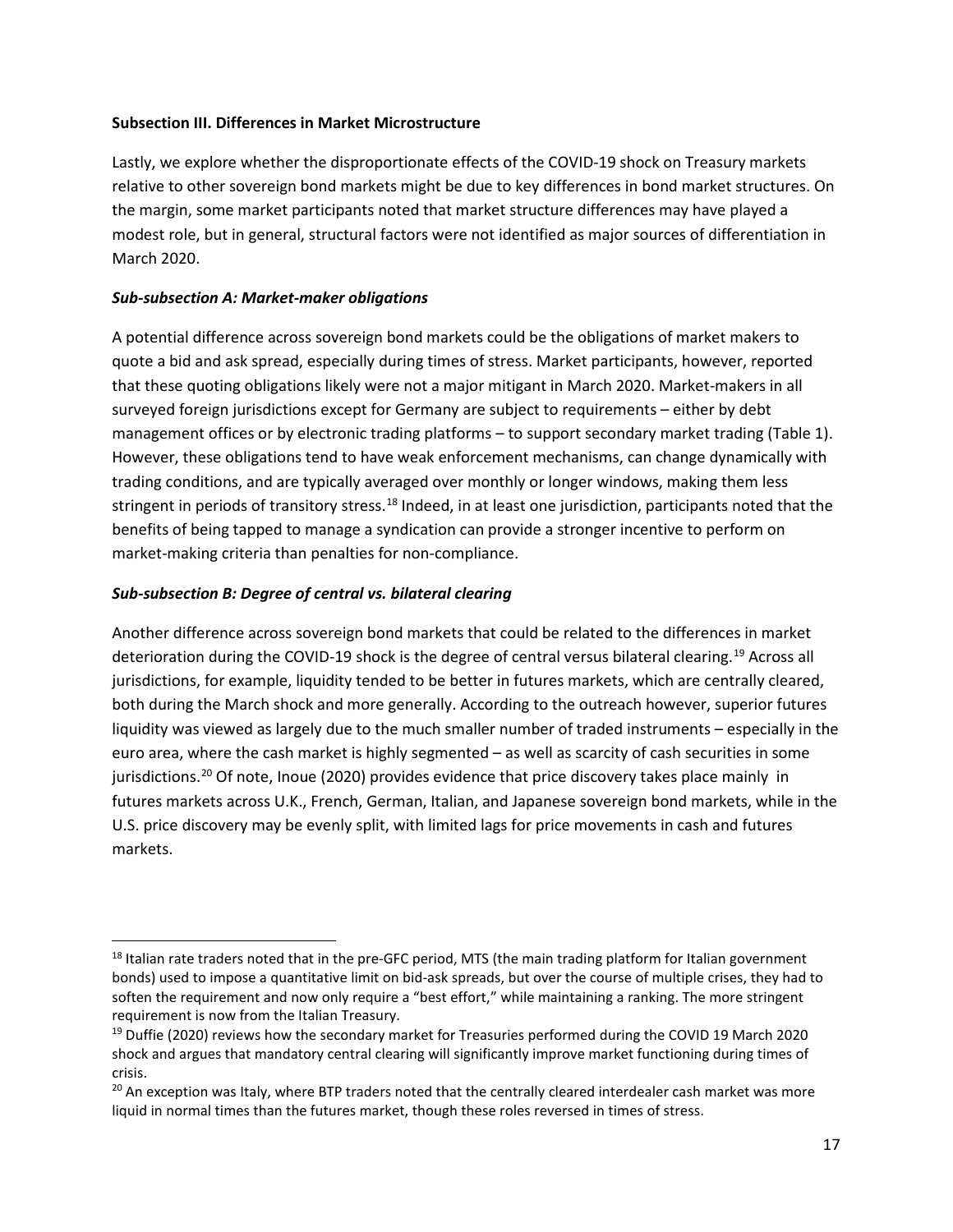| <b>Country</b>       | <b>Obligation from:</b><br><b>Trading</b><br>Platform | <b>Official</b><br><b>Sector</b> | <b>Obligation</b>                                                                                                                                                                                                                                                                                                                                                                                                                                                                                                                                                                            |  |  |
|----------------------|-------------------------------------------------------|----------------------------------|----------------------------------------------------------------------------------------------------------------------------------------------------------------------------------------------------------------------------------------------------------------------------------------------------------------------------------------------------------------------------------------------------------------------------------------------------------------------------------------------------------------------------------------------------------------------------------------------|--|--|
| Japan                | <b>No</b>                                             | Yes                              | Responsibility on the secondary market: The Special Participants<br>shall provide sufficient liquidity to the JGB secondary market                                                                                                                                                                                                                                                                                                                                                                                                                                                           |  |  |
| United Kingdom       | No                                                    | Yes                              | Gilt-edged Market Makers (GEMMs) are "expected to make<br>effective two-way prices  in order to provide continuous<br>liquidity, and to achieve a minimum market share of at least<br>2.0% on a six-month rolling average basis."                                                                                                                                                                                                                                                                                                                                                            |  |  |
| Germany              | No                                                    | No                               | None                                                                                                                                                                                                                                                                                                                                                                                                                                                                                                                                                                                         |  |  |
| France               | No                                                    | Yes                              | PDs must participant in auctions, place securities, and maintain a<br>liquid secondary market. PDs ensure a consistent coverage of<br>products issued by AFT by quoting firm bid and ask prices on a<br>continuous basis. 2% share of the secondary market is<br>considered a reasonable minimum.                                                                                                                                                                                                                                                                                            |  |  |
| Italy                | Yes                                                   | Yes                              | PDs must fulfill the quoting obligations set by MTS: it requires<br>quoting full coverage of BTPs having at least 45 days of residual<br>maturity (each PD is assigned a subset of the outstanding<br>securities).<br>Italian Treasury conducts an overall assessment of PDs'<br>performance on an annual basis, with an ongoing monitoring of<br>individual performance (also on the repo market). Non-<br>compliance can lead to PD losing its status, and by meeting the<br>requirements, PDs can access reserved re-openings of bond<br>auctions and be selected to manage syndications. |  |  |
| <b>United States</b> | <b>No</b>                                             | Yes                              | A prospective PD must demonstrate a substantial presence as a<br>market maker in cash and repo operations for at least one year<br>prior to application - maintain at least 0.25% share.<br>PDs have a "pro-rata" auction bidding requirement in the<br>primary market.                                                                                                                                                                                                                                                                                                                      |  |  |

### **Table 1: Secondary Market Requirements for Market Makers**

Note: JGB is Japanese Government Bond, PD is primary dealer and denotes a securities dealer with market maker status, AFT is Agence France Trésor, MTS is the main trading platform for Italian government bonds, and BTP is Buoni del Tesoro Poliennali.

Source: Ministry of Finance Japan (MoF), UK Debt Management Office (DMO), Federal Reserve, Association for Financial Markets in Europe (AFME), Italian Ministry of the Economy and Finance.

The degree of central clearing in cash and repo markets varied widely across jurisdictions. In the cash markets, the share of centrally cleared transactions range from roughly over 80 percent in Japan to none in the UK (Table 2). In repo markets, the range was a touch narrower, with market participants in most jurisdictions estimating a share of centrally cleared repo transactions of somewhere between 25 to 75 percent. Of note, central clearing, where it exists across regions, is mandated by the exchange or brokerage platform, not by monetary or regulatory authorities. Nevertheless, market participants didn't highlight divergent market functioning impacts as stemming from these differences.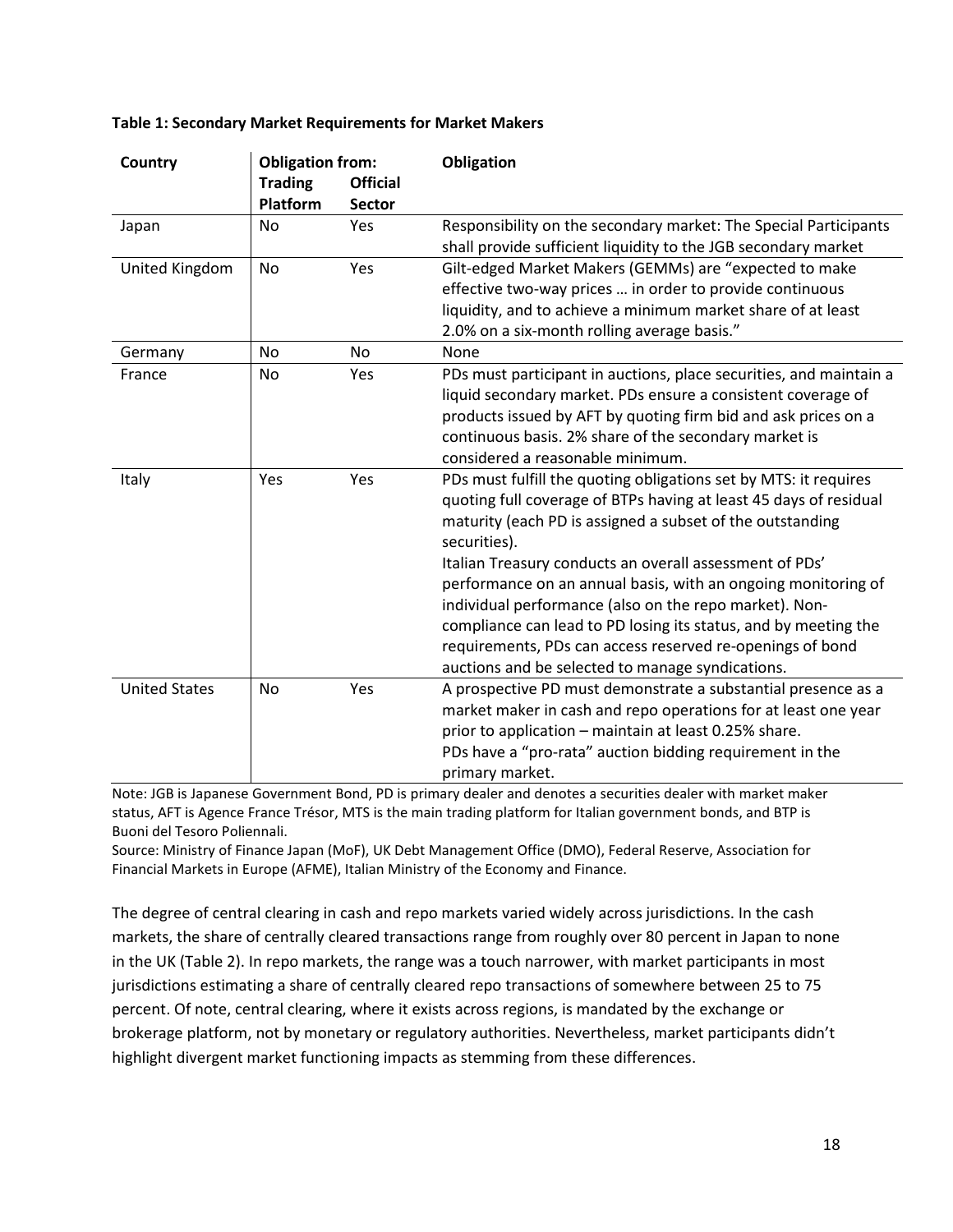## *Sub-subsection C: Electronic vs voice trading*

Market participants noted varying degrees of electronic trading across jurisdictions – in particular, more electronically executed trades in Germany, France, and Italy than in the U.K. and Japan (Table 2). However, these differences were not cited as driving any meaningful differences in liquidity conditions in March despite the shift towards a working from home environment.

|              | <b>Central vs Bilateral Clearing</b>                                                                                                                                                                                                                                                                                                                                                                                                                                | <b>Electronic vs Voice</b>                                                                                                                                                                                                                                                                                                                                                                                        |  |  |
|--------------|---------------------------------------------------------------------------------------------------------------------------------------------------------------------------------------------------------------------------------------------------------------------------------------------------------------------------------------------------------------------------------------------------------------------------------------------------------------------|-------------------------------------------------------------------------------------------------------------------------------------------------------------------------------------------------------------------------------------------------------------------------------------------------------------------------------------------------------------------------------------------------------------------|--|--|
| Germany      | Almost all cash bunds cleared bilaterally.<br>Roughly 75% of repo is cleared bilaterally.                                                                                                                                                                                                                                                                                                                                                                           | Platforms are more dominant than voice.<br>Typically see more voice trading in stress,<br>but no change was observed in March<br>2020, possibly due to the transition to<br>work-from-home.                                                                                                                                                                                                                       |  |  |
| Japan        | Vast majority (roughly over 80 percent) of<br>cash JGB activity is via CCP (JSCC). <sup>21</sup>                                                                                                                                                                                                                                                                                                                                                                    | Share of electronic trading is low, maybe<br>over 10%, but has been increasing over<br>time. Electronic trading is fragmented<br>and used mainly by asset management<br>firms and trust banks.                                                                                                                                                                                                                    |  |  |
| <b>UK</b>    | No cash gilts are cleared centrally. Repo is<br>mixed, with roughly 40% traded on CCPs.                                                                                                                                                                                                                                                                                                                                                                             | Dealers intermediate about 90% of the<br>cash market using both voice and<br>electronic platforms. Less than 10% is<br>electronic matching systems (as of 2016)                                                                                                                                                                                                                                                   |  |  |
| <b>Italy</b> | Almost all interdealer cash BTPs are<br>centrally cleared (roughly 60% of total<br>primary dealer activity). Majority of repos<br>negotiated on the MTS market are<br>centrally cleared.                                                                                                                                                                                                                                                                            | Trading is mostly done on electronic<br>platforms (roughly split 70-30 on<br>platforms vs OTC in 2020); OTC<br>transactions are more common in the<br>dealer-to-customer segment.                                                                                                                                                                                                                                 |  |  |
| <b>US</b>    | Roughly 10 percent of Treasury cash<br>transactions are centrally cleared; 70<br>percent are bilaterally cleared; and 20<br>percent involve hybrid clearing, in which<br>one leg of a transaction on an IDB<br>platform is centrally cleared and the other<br>leg is bilaterally cleared (TMPG). Non-<br>centrally cleared bilateral repo represents<br>a significant portion of the Treasury<br>market, roughly equal in size to centrally<br>cleared repo trades. | Roughly 50 percent of cash trading<br>volume occurs on high speed electronic<br>IDB venues, while dealer-to-customer<br>trading accounts for the other half of<br>activity and takes place across a mix of<br>venues including voice, electronic<br>streaming, and request- for-quote (RFQ)<br>protocols. Similarly, repo trading occurs<br>across a similar mix of voice request for<br>quote and IDB platforms. |  |  |

|  |  | Table 2: Commentary on Features of Secondary Market Trading Across Sovereign Bond Markets |  |
|--|--|-------------------------------------------------------------------------------------------|--|
|  |  |                                                                                           |  |

Note: JGB is Japanese Government Bonds, BTP is Buoni del Tesoro Poliennali, CCP is central counterparty, JSCC is the Japan Securities Clearing Corporation, OTC is over-the-counter, TMPG is Treasury Market Practices Group, and IDB is interdealer broker.

Source: FRBNY Staff Outreach

<sup>&</sup>lt;sup>21</sup> This percentage shows the share of the JSCC in delivery versus payments (DVP) settlements of JGBs - calculated by dividing the total value of JGB DVP settlement in which the JSCC delivers or receives JGBs by the total value of JGB DVP settlement via the BOJ-NET, the Bank of Japan Financial Network System.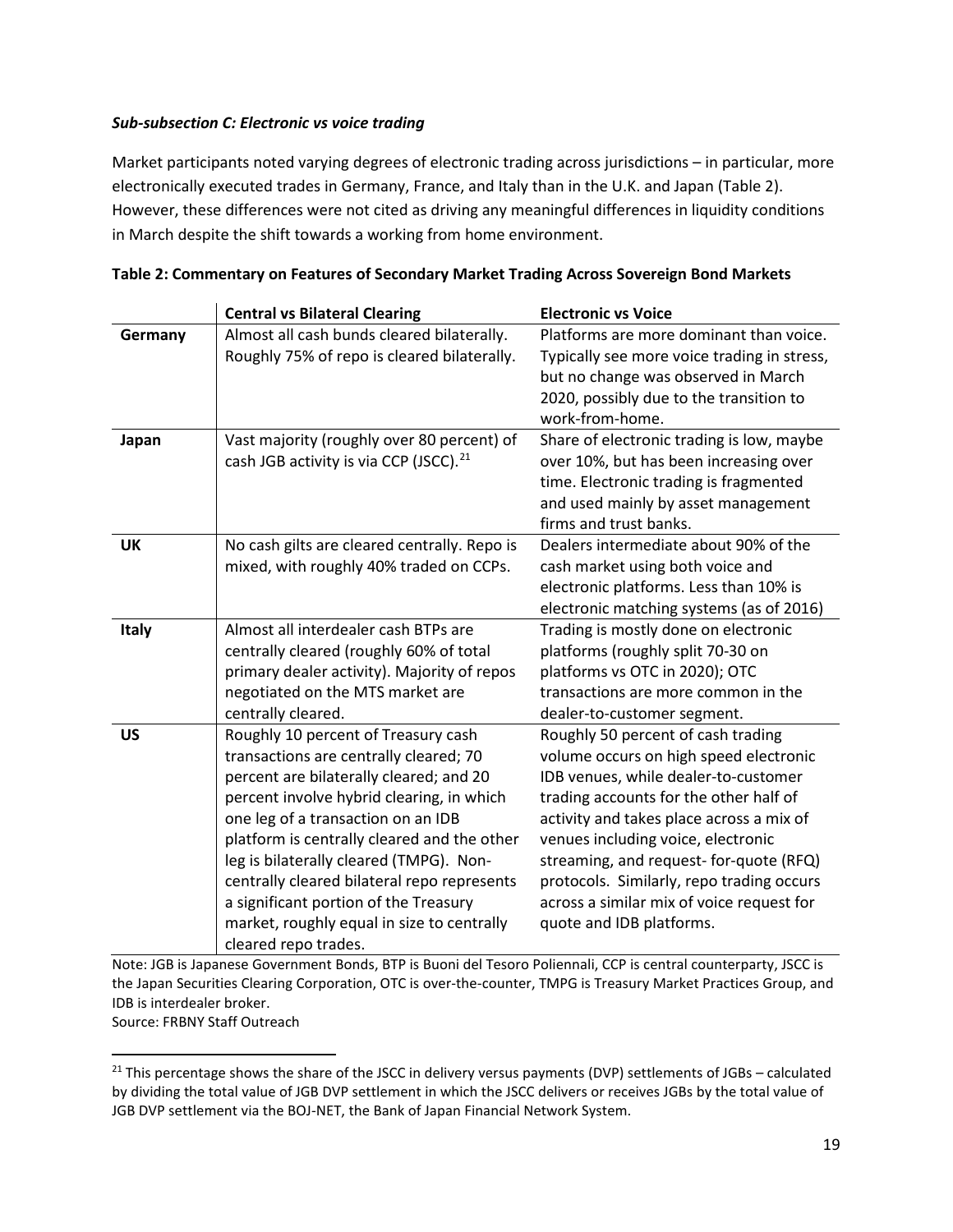#### **Discussion & Conclusion**

The COVID-19 related shocks in early March 2020 induced a global dash-for-cash by investors. Although investors sold a wide variety of assets, among sovereign bonds markets there was disproportionate deterioration in market functioning for U.S. Treasuries. Based on a review of the empirical evidence as well as discussions with market participants, the authors find that the greater decline in Treasury market functioning relative to other sovereign bonds was mainly driven by more pronounced and broad-based selling pressures, reflecting in part the U.S. dollar's dominant currency status. Furthermore, we argue that a greater amount of Treasury issuance leading up to the COVID-19 March disruptions as well as a heavier build-up of leverage in this market were major factors in explaining the larger sell-off pressures in Treasuries versus other sovereign bonds. Less important for the impact of the "dash for cash" were differences in the market microstructure of various sovereign bond markets at that time.

Questions remain about how well the Treasury market will absorb future selling pressures from a broad base of investors. A significant change in the Treasury market since March 2020 is the introduction of the Standing Repo and FIMA Repo Facilities by the Federal Reserve.<sup>22</sup> These liquidity facilities allow eligible counterparties to exchange Treasuries for cash at an administered rate. As a stable source of funding, this facility could reduce uncertainty over the costs of holding inventories for dealers and so may help smooth market functioning during future adverse events.

Furthermore, the Treasury market may undergo significant changes. The IAWG report (Nov 8, 2021) lays out specific policy areas where action could be taken to strengthen the resilience of the Treasury market. Building on this report as well as past efforts, in a recent speech, Chair Gensler of the U.S. Securities and Exchange Commission (SEC) stated his staff was looking into making recommendations to enhance Treasury market functioning, integrity, and resiliency. This includes evaluating whether principal trading firms that engage in purchasing and selling Treasuries should be registered as dealers with the SEC, considering whether oversight of trading platforms should be enhanced, whether the quality of data reporting can be improved, and examining whether central clearing should be expanded (Gensler 2021b).

Further, there are calls for money market fund reforms with the goal of mitigating systemic risk to the U.S. money markets (for example, see McCabe, Cipriani, Holscher, and Martin (2013), McCabe, Cirpriani, and Martin (2022) and Jin et al (forthcoming)). Indeed, the SEC recently proposed amendments to the rules that govern money market funds with the goal of reducing the likelihood of runs on these funds during times of stress (see SEC press release on December 15, 2021 as well as Gensler (2021c)). Finally, SEC staff have noted the recent significant growth in open-ended bond funds and their role in the Treasury market, and as such are exploring whether the resiliency of these funds during times of stress can be enhanced (Gensler (2021a)).

 $22$  Ennis and Hunter (2021) provide a brief description of the Federal Reserve's Standing Repo Facility and how this facility complements existing tools used by the Federal Reserve. Logan (2021) describes how both facilities fit into and enhance the ability of the Federal Reserve to implement monetary policy, particularly during times of stress.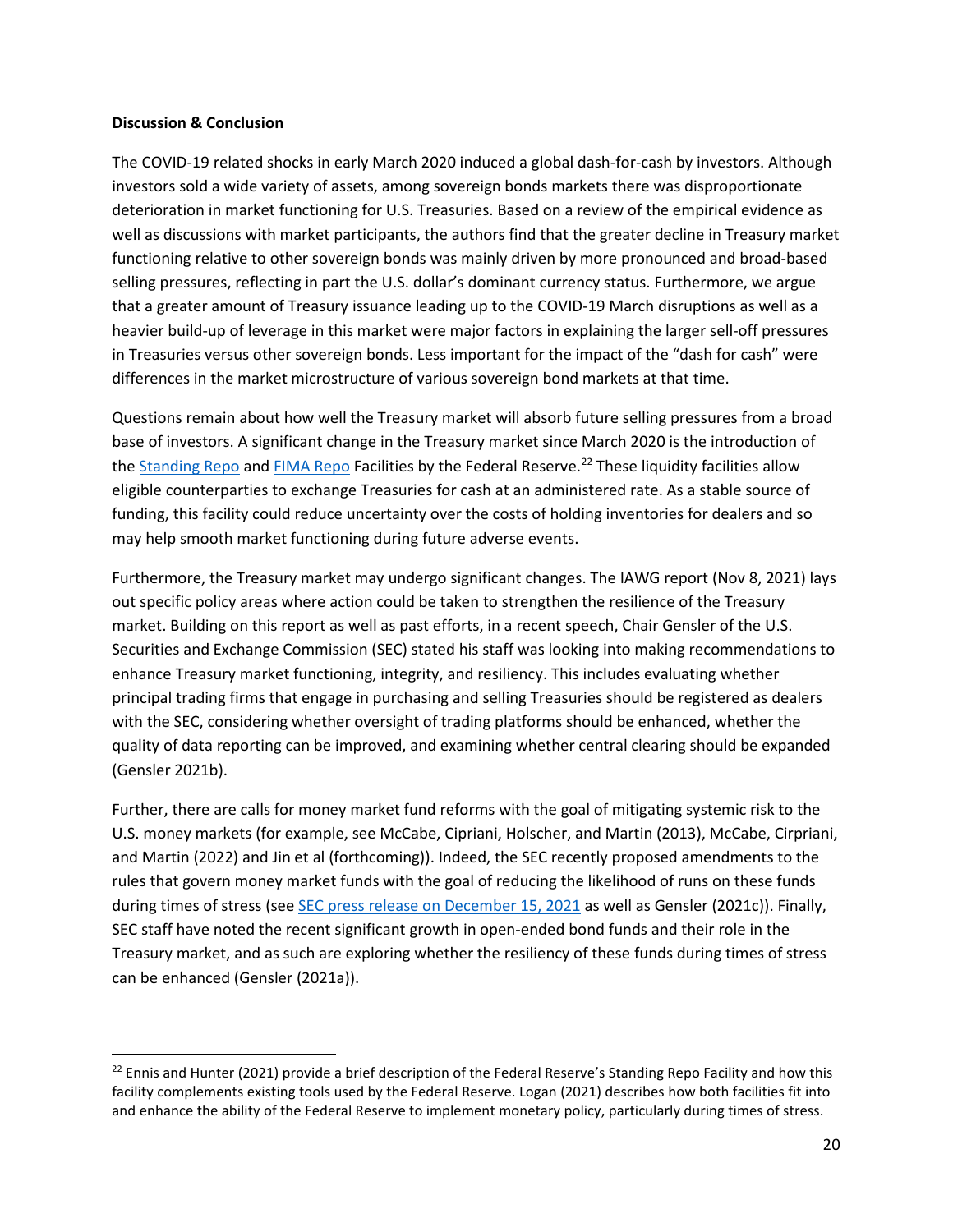# **Bibliography**

Afonso, Gara, Marco Cipriani, Adam Copeland, Anna Kovner, Gabriele La Spada, and Antoine Martin. 2021. "The Market Events of Mid-September 2019," Federal Reserve Bank of New York *Economic Policy Review* vol 27(2).

Barth, Daniel, and R. Jay Kahn. 2021. "Hedge Funds and the Treasury Cash-Futures Disconnect," Office of Financial Research working paper. April.

Bank of Italy. 2020. "Financial Stability Report No. 2," November.

Bertaut, Carol C., Bastian von Beschwitz, and Stephanie E. Curcuru. 2021. "The International Role of the U.S. Dollar," Federal Reserve Board *FEDS Notes*, October 6.

Clarida, Richard H., Burcu Duygan-Bump, and Chiara Scotti. 2021. "The COVID-19 Crisis and the Federal Reserve's Policy Response," Federal Reserve Board *FEDS* 2021-035, June 3.

Copeland, Adam, Darrell Duffie and Yilin Yang. 2021. "Reserves were not so ample after all," Federal Reserve Bank of New York Staff Report 974.

Czech, Robert, Shiyang Huang, Dong Lou, and Tianyu Wang. 2021. "An Unintended Consequence of Holding Dollar Assets," Bank of England *Staff Working Paper* No. 953.

Duffie, Darrell. 2020. "Still the World's Safe Haven? Redesigning the U.S. Treasury Market After the COVID-19 Crisis," Hutchins Center Working Paper #62.

Ennis, Huberto M., and Jeff Huther. 2021. "The Fed's Evolving Involvement in the Repo Markets," Federal Reserve Bank of Richmond *Economic Brief* No. 21-31.

Fleming, Michael, Haoyang Liu, Rich Podjasek, and Jake Schurmeier. 2021. "The Federal Reserve's Market Functioning Purchases," Federal Reserve Bank of New York working paper.

Fleming, Michael and Francisco Ruela. 2020. "Treasury Market Liquidity during the COVID-19 Crisis," Federal Reserve Bank of New York *Liberty Street Economics Blog*, April 17.

Gensler, Gary. 2021a. "Testimony Before the United States Senate Committee on Banking, Housing, and Urban Affairs," September 14.

Gensler, Gary. 2021b. "Prepared Remarks at the U.S. Treasury Market Conference," Remarks at the 7<sup>th</sup> Annual Treasury Market Conference. November 11.

Gensler, Gary. 2021c. "Statement on Money Market Fund Reform," U.S. Securities and Exchange Commission Statement, December 15.

Haddad, Valentin, Alan Moreira, and Tyler Muir. 2021. "When Selling Becomes Viral: Disruptions in Debt Markets in the COVID-19 Crisis and the Fed's Response," *Review of Financial Studies* vol 34(11), 5309-5351.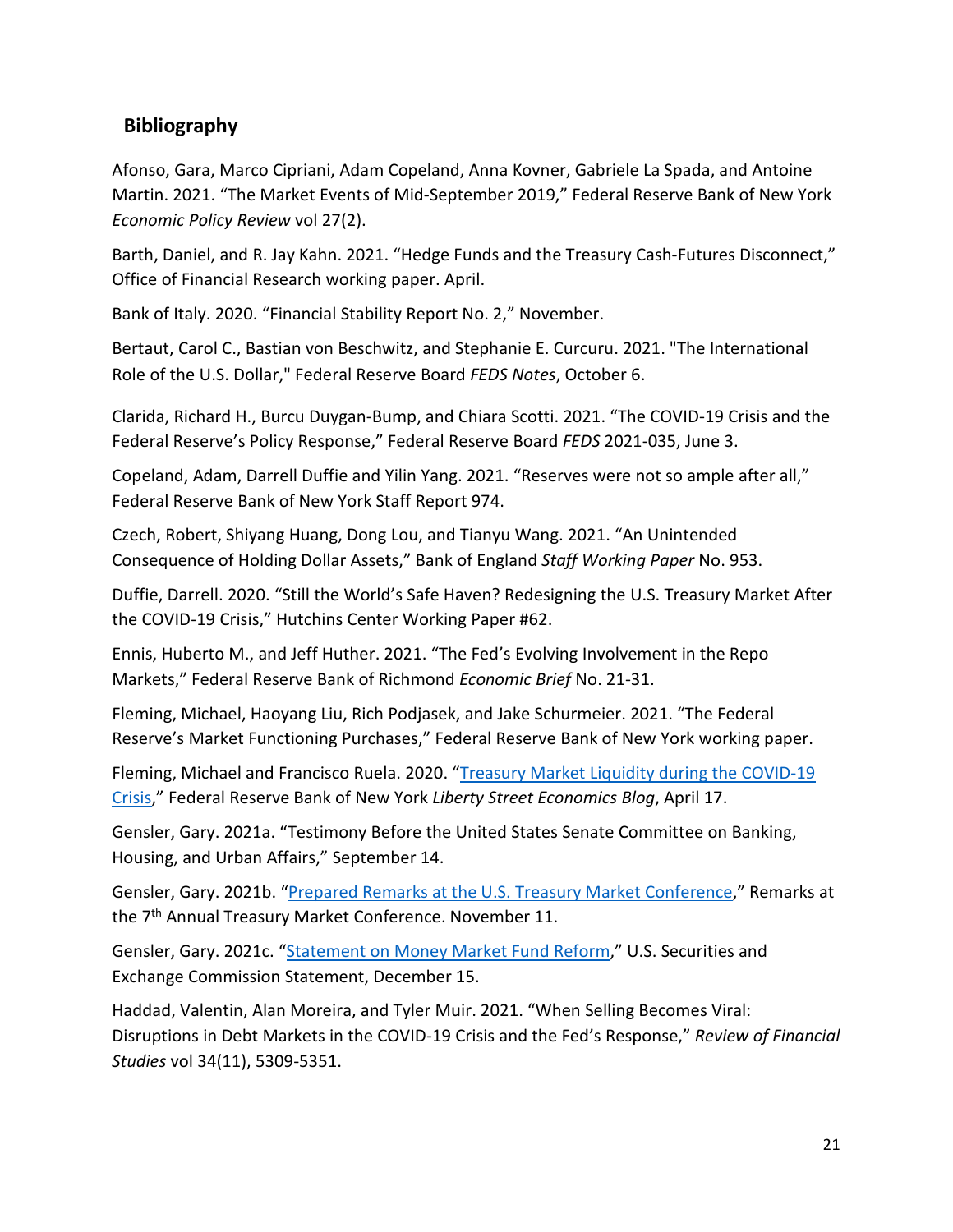Hall, Jonathan. 2021. "Building Financial Market Resilience: From Diagnosis to Prescription," Speech at Cardiff Business School, May 19.

Hernandez de Cos, Pablo. 2021. "The European Central Bank's Monetary Policy: Response to the Pandemic Crisis and Future Challengers," Speech at the Universidad Autonoma de Madrid, March 3.

Hutchinson, John and Simon Mee. 2020. "The Impact of the ECB's Monetary Policy Measures Taken In Response to the COVID-19 Crisis," European Central Bank *Economic Bulletin Boxes* vol 5.

Inoue, Hirotaka. 2020. "The Stylised Facts of Price Discovery Processes in Government Securities Markets: A Comparative Study," Bank of Japan Financial Markets Department working paper.

Jin, Dunhong, Marcin T. Kacperczyk, Bige Kahraman, and Felix Suntheim. 2021 "Swing Pricing and Fragility in Open-end Mutual Funds," *The Review of Financial Studies*, forthcoming.

Kargar, Mahyar, Benjamin Lester, David Lindsay, Shuo Liu, Pierre-Olivier Weill, and Diego Zuniga. 2021. "Corporate Bond Liquidity During the COVID-19 Crisis," NBER working paper 27355, May.

Kuroda, Haruhiko. 2020. "The Impact of COVID-19 on the Japanese Economy and the Bank of Japan's Response," Remarks given at the virtual event co-hosted by Harvard Law School and the Program on International Financial Systems, June 26.

Logan, Lorie. 2020a, "Treasury Market Liquidity and Early Lessons from the Pandemic Shock," Remarks at Brookings-Chicago Booth Task Force on Financial Stability meeting, October 23.

Logan, Lorie. 2020b. "The Federal Reserve's Market Functioning Purchases: From Supporting to Sustaining," Remarks at SIFMA Webinar, July 15.

Logan, Lorie. 2021. "Monetary Policy Implementation: Adapting to a New Environment," Remarks before the Money Marketeers at New York University, October 14.

Ma, Yiming, Kairong Xiao, and Yao Zeng. 2020. "Mutual Fund Liquidity Transformation and Reverse Flight to Liquidity," Columbia Business School working paper.

McCabe, Patrick E., Marco Cipriani, and Antoine Martin. 2022. "Pricing Liquidity without Preemptive Runs," Federal Reserve Bank of New York *Liberty Street Economics Blog*, January 31.

McCabe, Patrick E., Marco Cipriani, Michael Holscher, and Antoine Martin. 2013. "The Minimum Balance at Risk: A Proposal to Mitigate the Systemic Risks Posed by Money Market Funds," Brookings Papers on Economic Activity, Spring.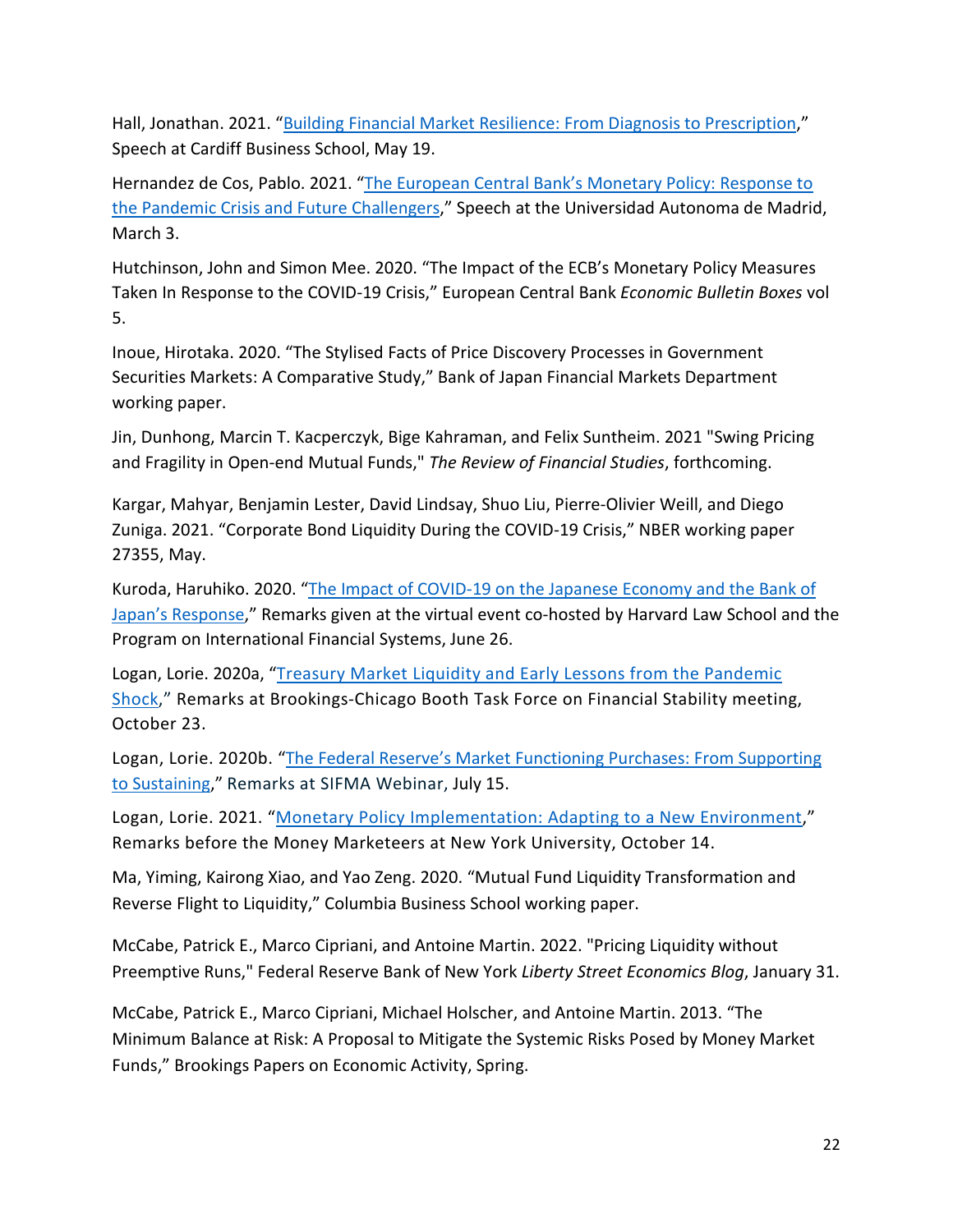Moench, Emanuel, Lorianna Pelizzon, and Michael Scheider. 2021. " 'Dash for cash' versus 'dash for collateral': Market liquidity of European sovereign bonds during the Covid-19 crisis," VoxEU/CEPR

Schrimpf, Andreas, Hyun Song Shin, and Vladyslav Sushko. 2020. "Leverage and margin spirals in fixed income markets during the Covid-19 crisis," BIS bulletin No. 2, April 2.

Tenreyro, Silvana. 2021. "Response to the COVID-19 Pandemic; U.K. and U.S. Experiences," Speech given at the Marco and Monetary Policy Conference, March 26.

Weiss, Colin. 2021, "Foreign Demand for U.S. Treasury Securities during the Pandemic," Federal Reserve Board working paper.

Vissing-Jorgensen, Annette. 2021. "The Treasury Market in Spring 2020 and the Response of the Federal Reserve," Bank of International Settlements *Working Papers* No. 966, October.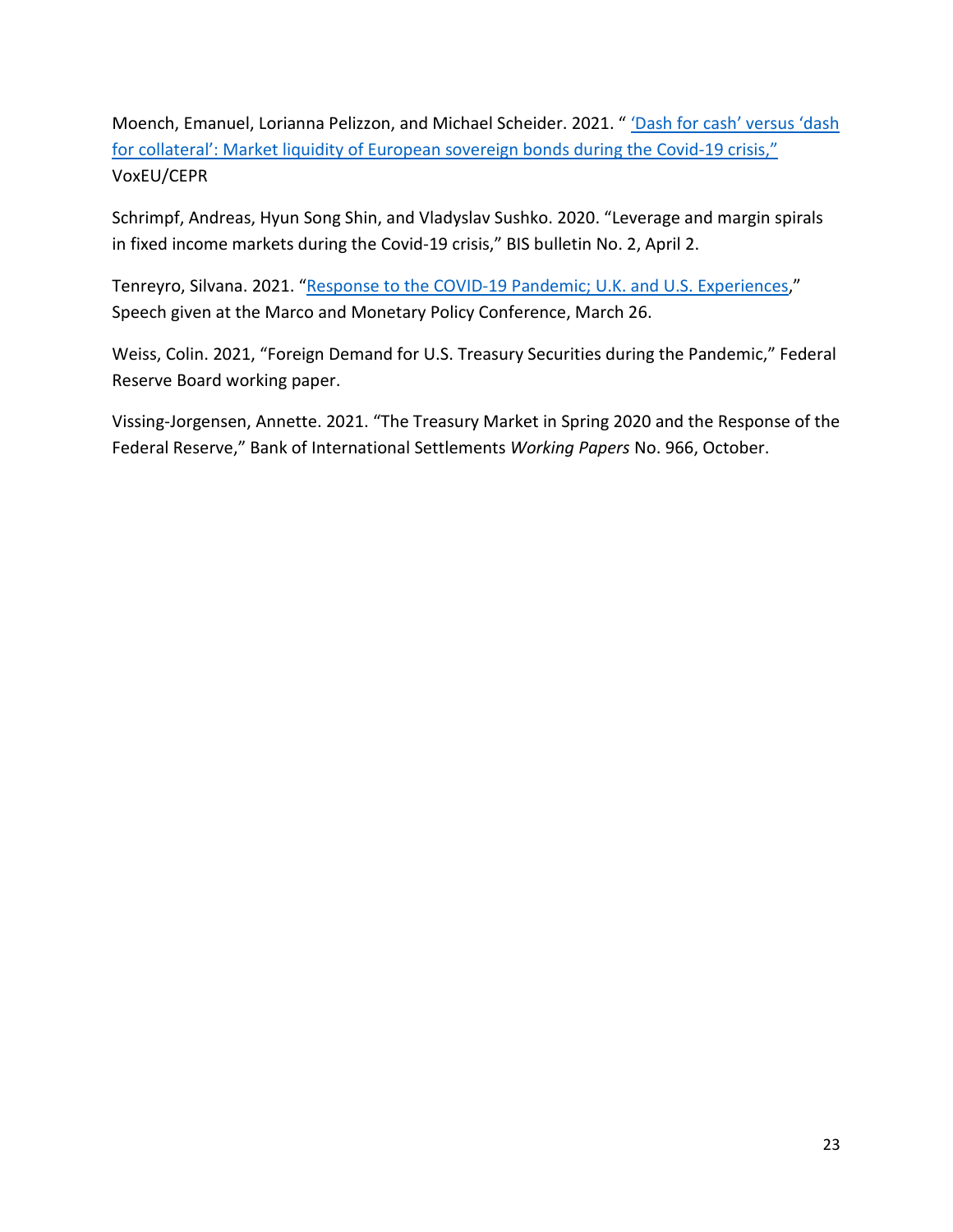# **Appendix**

## **Additional charts**





Note: This figure shows the central bank purchases of domestic sovereign bonds as a percent of the total amount outstanding, where the end of 2019 outstanding figures are used. Fed is Federal Reserve, ECB is European Central Bank, BOE is Bank of England, and BOJ is Bank of Japan. ECB purchases includes the Public Sector Purchase Programme (PSPP) and public sector purchases under the Pandemic Emergency Purchase Programme (PEPP). Source: Bloomberg, ECB, BOJ, Federal Reserve, BOE



Figure A2: Monthly Changes in US Treasury Holdings of Foreign Official Institutions

Note: This figure shows the monthly changes in Treasury bond and bill holdings of Foreign Organizations.. Source: TIC, Haver